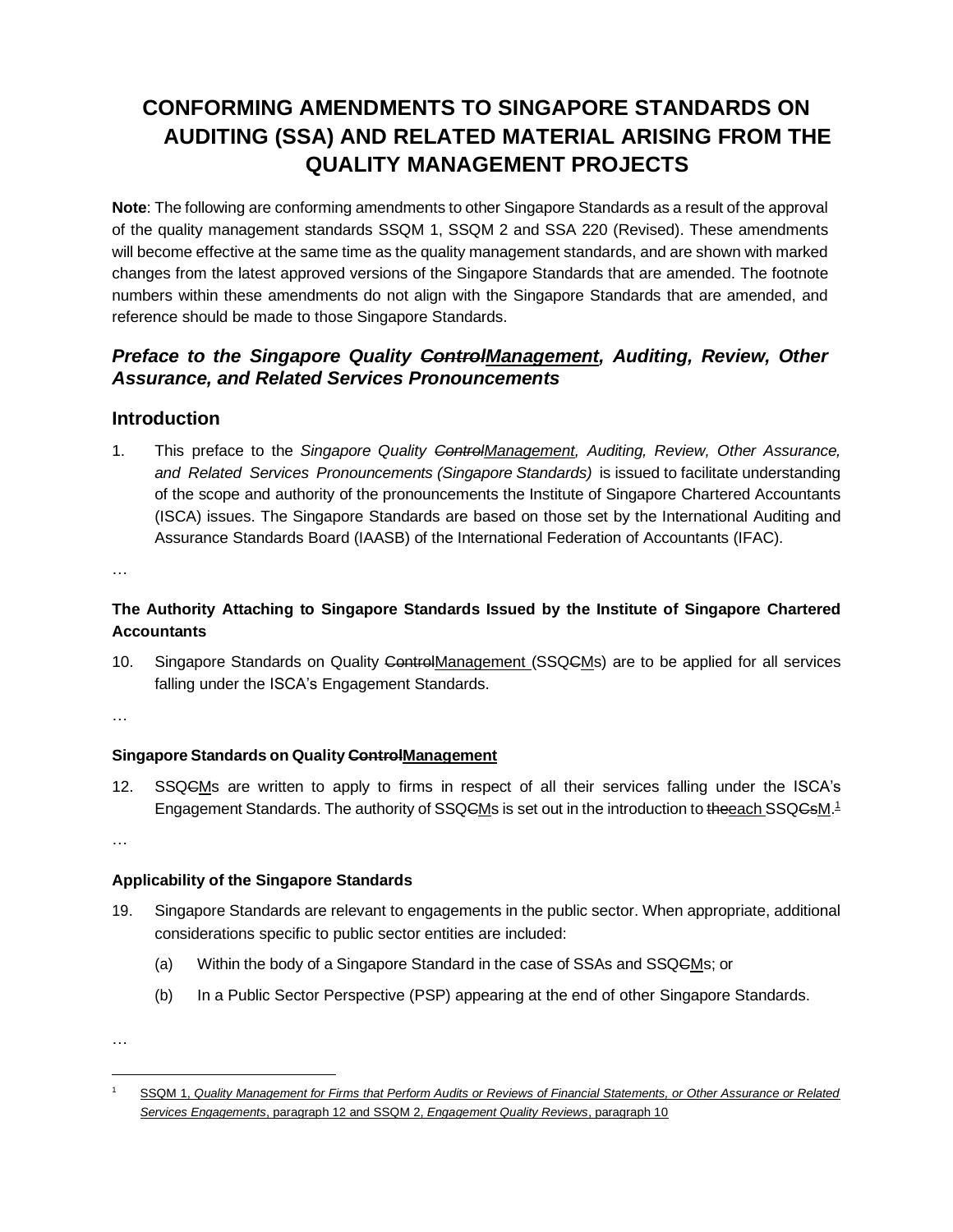## **SSA 200,** *Overall Objectives of the Independent Auditor and the Conduct of an Audit in Accordance with Singapore Standards on Auditing*

### **Introduction**

…

### **Requirements**

#### **Ethical Requirements Relating to an Audit of Financial Statements**

14. The auditor shall comply with relevant ethical requirements, including those pertainingrelated to independence, relating to financial statement audit engagements. (Ref: Para. A16–A19)

…

## **Application and Other Explanatory Material**

#### **Ethical Requirements Relating to an Audit of Financial Statements (Ref: Para. 14)**

A19. Singapore Standard on Quality ControlManagement (SSQCM) 1,<sup>2</sup> or national requirements that are at least as demanding,<sup>3</sup> deal with the firm's responsibilities to establishdesign, implement and maintain itsoperate a system of quality control for audit engagements. S SQC 1 sets out the responsibilities of management that provides the firm for establishing policies and procedures designed to provide it with reasonable assurance that the firm and its personnel complyfulfill their responsibilities in accordance with professional standards and applicable legal and regulatory requirements, and conduct engagements in accordance with such standards and requirements. As part of its system of quality management, SSQM 1 requires the firm to establish quality objectives that address the fulfillment of responsibilities in accordance with relevant ethical requirements, including those pertainingrelated to independence.<sup>4</sup> SSA 220 (Revised) sets out the engagement partner's responsibilities with respect to relevant ethical requirements, including those related to independence.<sup>5</sup> These include remaining alert, through observation and making inquiries as necessary, for evidence of breaches of relevant ethical requirements by members of the engagement team, determining the appropriate action if matters come to the engagement partner's attention that indicate that members of the engagement team have breached relevant ethical requirements, and forming a conclusion on compliance with independence requirements that apply to the audit engagement.<sup>5</sup> SSA 220 recognizes that the engagement team is entitled to rely on a firm's system of quality control in meeting its responsibilities with respect to quality control procedures applicable to the individual audit engagement, unless information provided by the firm or other parties suggests otherwise. SSA 220 (Revised) also describes when the engagement team may depend on the firm's policies or procedures in managing and achieving quality at the engagement level.<sup>7</sup>

…

<sup>6</sup> SSA 220, paragraphs 9–12

<sup>2</sup> SSQCM 1, *Quality ControlManagement for Firms that Perform Audits andor Reviews of Financial Statements, andor Other Assurance andor Related Services Engagements*

<sup>3</sup> SSA 220 (Revised), *Quality ControlManagement for an Audit of Financial Statements*, paragraph 23

SSQCM 1, paragraphs 20–2529

SSA 220 (Revised), paragraphs 16-21

<sup>7</sup> SSA 220 (Revised), paragraph A10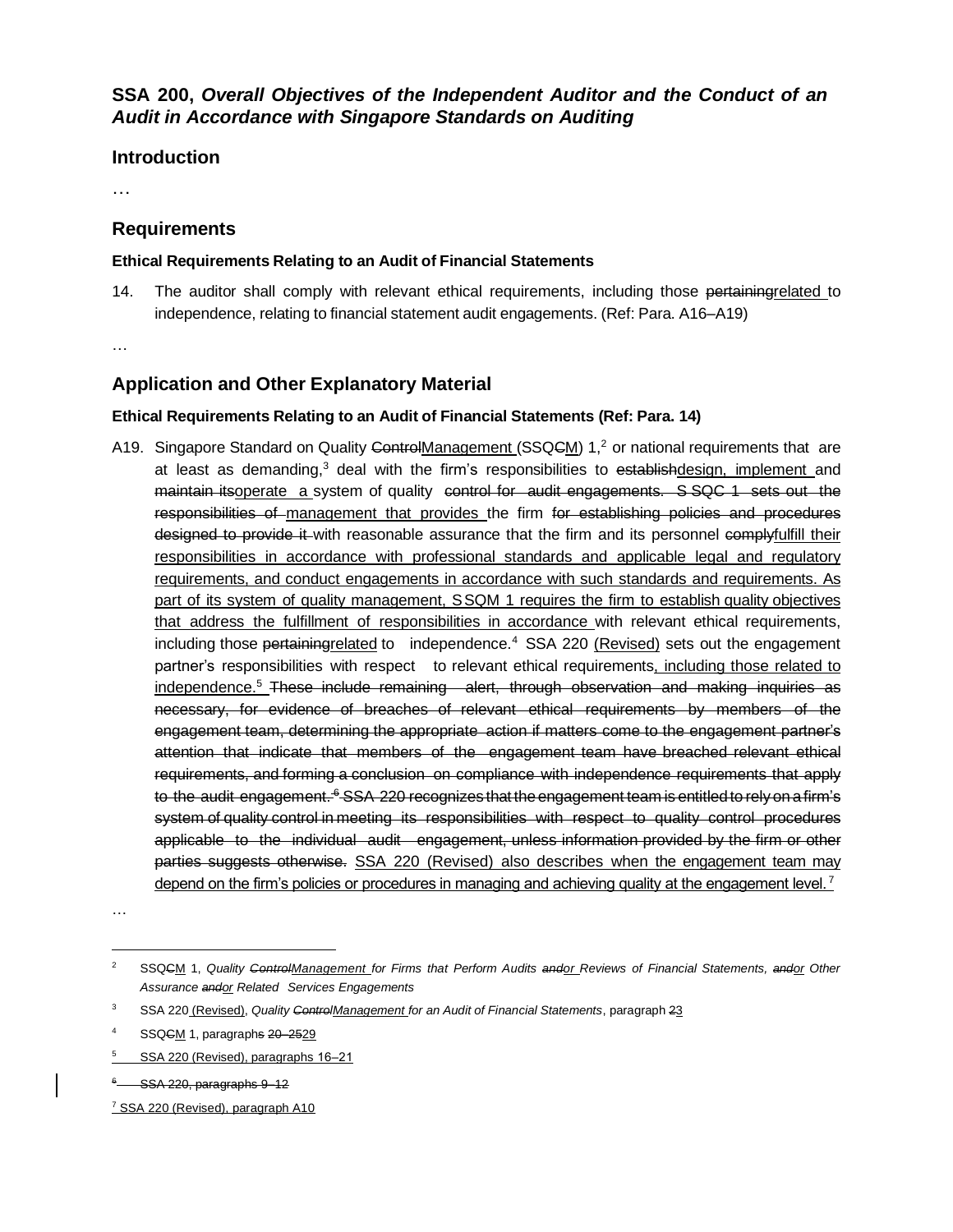#### **Professional Judgment** (Ref: Para. 16)

A27. The exercise of professional judgment in any particular case is based on the facts and circumstances that are known by the auditor. Consultation on difficult or contentious matters during the course of the audit, both within the engagement team and between the engagement team and others at the appropriate level within or outside the firm, such as that required by SSA 220 <u>(Revised)</u>, <sup>8</sup> assist the auditor in making informed and reasonable judgments.

…

#### **Sufficient Appropriate Audit Evidence and Audit Risk** (Ref: Para. 5 and 17)

#### *Sufficiency and Appropriateness of Audit Evidence*

A30. Audit evidence is necessary to support the auditor's opinion and report. It is cumulative in nature and is primarily obtained from audit procedures performed during the course of the audit. It may, however, also include information obtained from other sources such as previous audits (provided the auditor has determined whether changes have occurred since the previous audit that may affect its relevance to the current audit<sup>9</sup>) or through the information obtained by the firm in the acceptance or continuance of the client relationship or engagement firm's quality control procedures for client acceptance or continuance. In addition to other sources inside and outside the entity, the entity's accounting records are an important source of audit evidence. Also, information that may be used as audit evidence may have been prepared by an expert employed or engaged by the entity. Audit evidence comprises both information that supports and corroborates management's assertions, and any information that contradicts such assertions. In addition, in some cases, the absence of information (for example, management's refusal to provide a requested representation) is used by the auditor, and therefore, also constitutes audit evidence. Most of the auditor's work in forming the auditor's opinion consists of obtaining and evaluating audit evidence.

…

#### **Conduct of an Audit in Accordance with SSAs**

*Contents of the SSAs* (Ref: Para. 19)

A64. An SSA may include, in a separate section under the heading "Definitions," a description of the meanings attributed to certain terms for purposes of the SSAs. These are provided to assist in the consistent application and interpretation of the SSAs, and are not intended to override definitions that may be established for other purposes, whether in law, regulation or otherwise. Unless otherwise indicated, those terms will carry the same meanings throughout the SSAs. The Glossary of Terms contains a complete listing of terms defined in the SSAs. It also includes descriptions of other terms found in SSAs to assist in common and consistent interpretation and translation.

SSA 220 (Revised), paragraph 1835

<sup>9</sup> SSA 315 (Revised 2021), *Identifying and Assessing the Risks of Material Misstatement through Understanding the Entity and Its Environment*, paragraph 916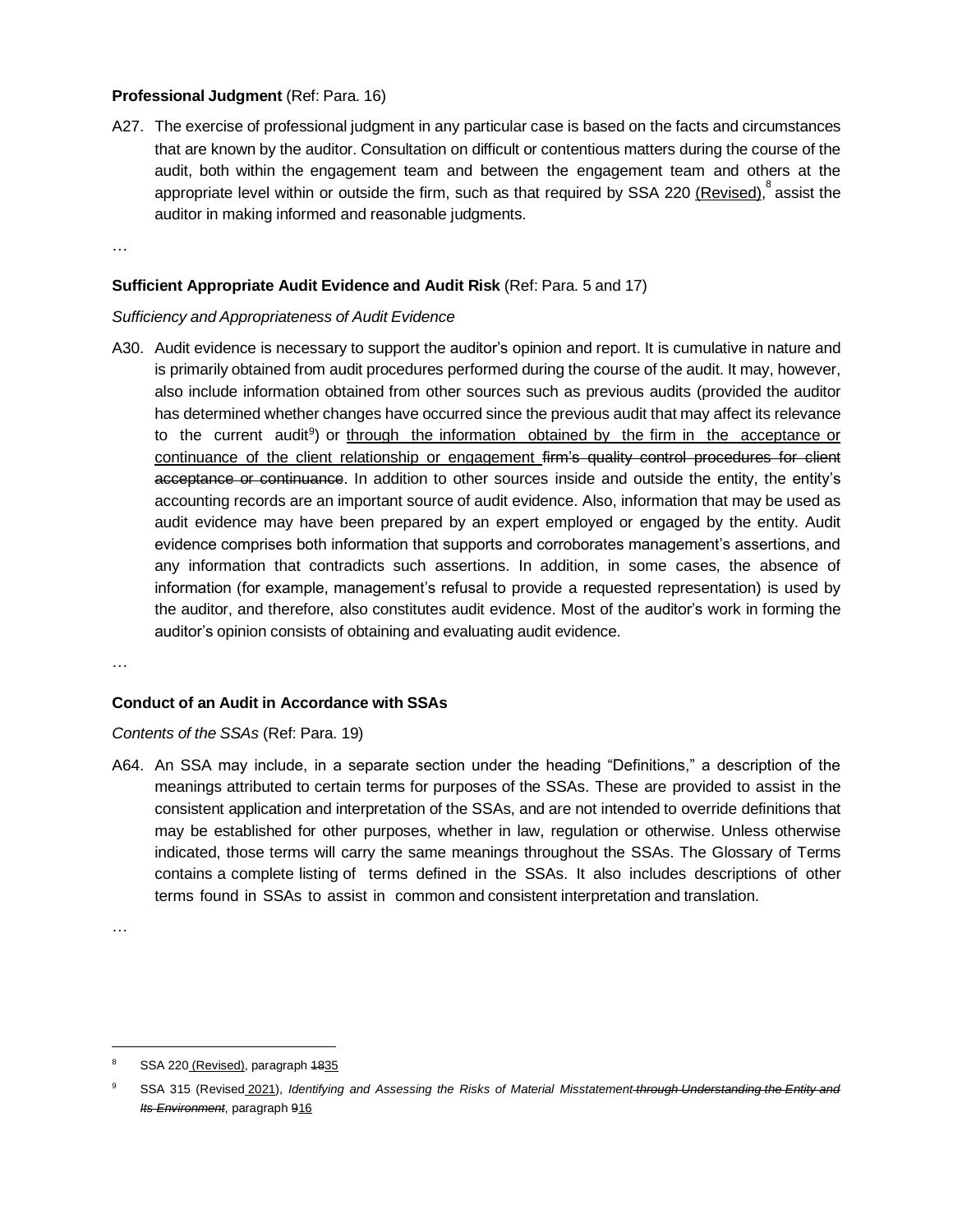## **SSA 210,** *Agreeing the Terms of Audit Engagements*

## **Introduction**

### **Scope of this SSA**

1. This Singapore Standard on Auditing (SSA) deals with the auditor's responsibilities in agreeing the terms of the audit engagement with management and, where appropriate, those charged with governance. This includes establishing that certain preconditions for an audit, responsibility for which rests with management and, where appropriate, those charged with governance, are present. SSA 220 (Revised)<sup>10</sup> deals with those aspects of engagement acceptance that are within the control of the auditor. (Ref: Para. A1)

…

## **Requirements**

…

## **Application and Other Explanatory Material**

#### **Scope of this SSA** (Ref: Para. 1)

A1. SSQM 1<sup>11</sup> deals with the firm's responsibilities regarding the acceptance and continuance of client relationships and specific engagements. Assurance engagements, which include audit engagements, may only be accepted when the practitioner considers that relevant ethical requirements such as independence and professional competence will be satisfied, and when the engagement exhibits certain characteristics.<sup>42</sup> The auditor's responsibilities in respect of relevant ethical requirements, including those related to independence, in the context of the acceptance of an audit engagement and in so far-insofar as they are within the control of the auditor are dealt with in SSA 220 (*Revised*).<sup>13</sup> This SSA deals with those matters (or preconditions) that are within the control of the entity and upon which it is necessary for the auditor and the entity's management to agree.

…

# **SSA 230,** *Audit Documentation*

## **Introduction**

…

## **Nature and Purposes of Audit Documentation**

- 3. Audit documentation serves a number of additional purposes, including the following:
	- Assisting the engagement team to plan and perform the audit.

<sup>10</sup> SSA 220 (Revised), *Quality ControlManagement for an Audit of Financial Statements*

<sup>11</sup> Singapore Standard on Quality Management (SSQM) 1, *Quality Management for Firms that Perform Audits or Reviews of Financial Statements, or Other Assurance or Related Services Engagements*, paragraph 30

<sup>12</sup> *Framework for Assurance Engagements*, paragraph 17

<sup>13</sup> SSA 220 (Revised), paragraphs  $9 - 1116 - 21$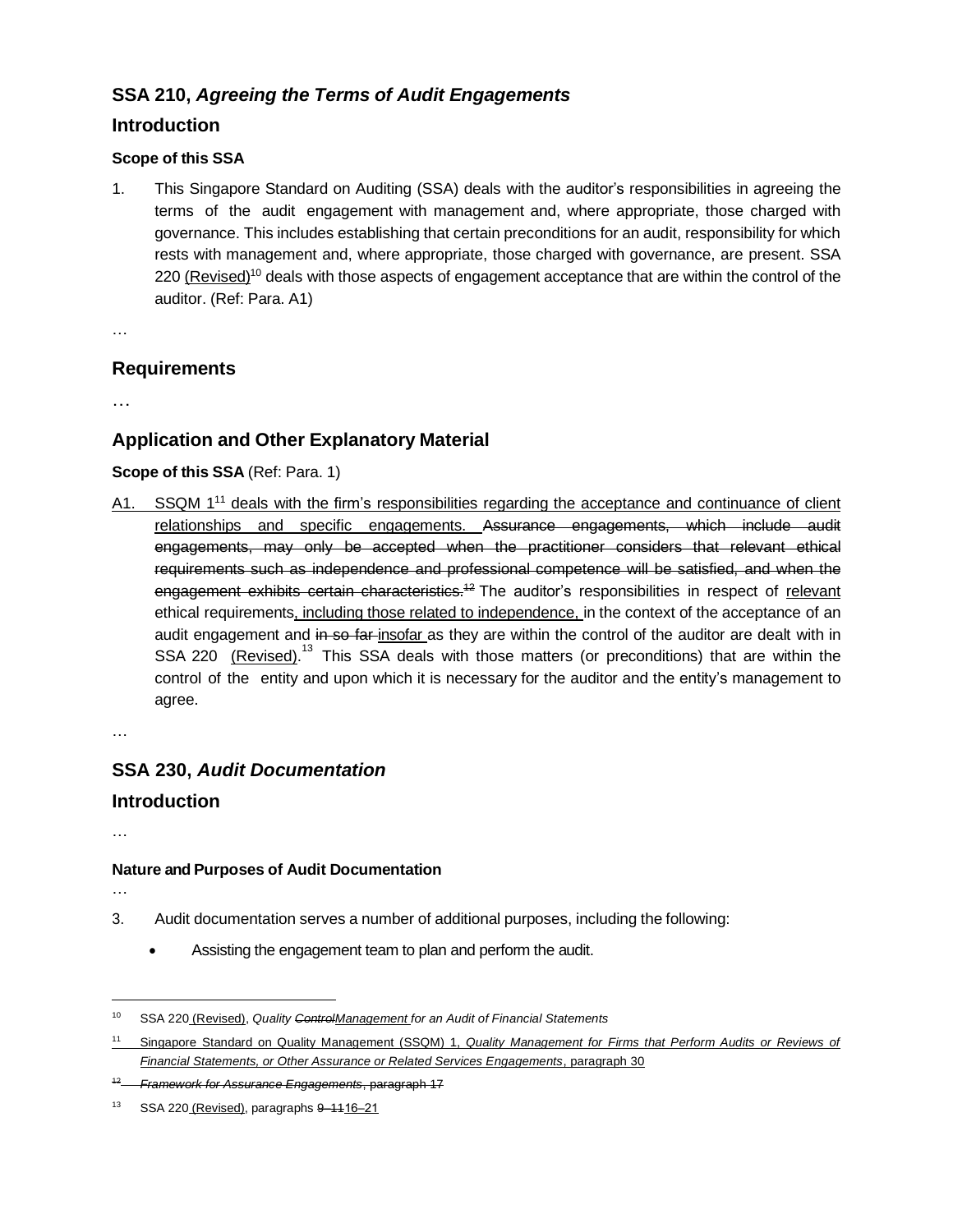- Assisting members of the engagement team responsible for supervision to direct and supervise the audit work, and to discharge their review responsibilities in accordance with SSA 220 (Revised).<sup>14</sup>
- Enabling the engagement team to be accountable for its work.
- Retaining a record of matters of continuing significance to future audits.
- Enabling the conduct of engagement quality control-reviews, <sup>15</sup> other types of engagement reviews<sup>16</sup> and monitoring activities under the firm's system of quality management inspections in accordance with SSQC 1<sup>+7</sup> or national requirements that are at least as demanding.<sup>18</sup>
- Enabling the conduct of external inspections in accordance with applicable legal, regulatory or other requirements.

…

### **Requirements**

…

## **Application and Other Explanatory Material** 8

#### **Documentation of the Audit Procedures Performed and Audit Evidence Obtained**

…

*Form, Content and Extent of Audit Documentation* (Ref: Para. 8)

…

Documentation of Compliance with SSAs (Ref: Para. 8(a))

- A7. Audit documentation provides evidence that the audit complies with the SSAs. However, it is neither necessary nor practicable for the auditor to document every matter considered, or professional judgment made, in an audit. Further, it is unnecessary for the auditor to document separately (as in a checklist, for example) compliance with matters for which compliance is demonstrated by documents included within the audit file. For example:
	- The existence of an adequately documented audit plan demonstrates that the auditor has planned the audit.
	- The existence of a signed engagement letter in the audit file demonstrates that the auditor has agreed the terms of the audit engagement with management or, where appropriate, those charged with governance.
	- An auditor's report containing an appropriately qualified opinion on the financial statements

<sup>14</sup> SSA 220 (Revised), *Quality ControlManagement for an Audit of Financial Statements*, paragraphs 15–17 29‒34

<sup>15</sup> Singapore Standard on Quality Management (SSQM) 2, *Engagement Quality Reviews*

<sup>16</sup> SSQM 1, *Quality Management for Firms that Perform Audits or Reviews of Financial Statements, or Other Assurance or Related Services Engagements*, paragraph A135

SSQC 1, Quality Control for Firms that Perform Audits and Reviews of Financial Statements, and Other Assurance and Related *Services Engagements*, paragraphs 32–33, 35–38, and 48

 $48$  SSA 220, paragraph 2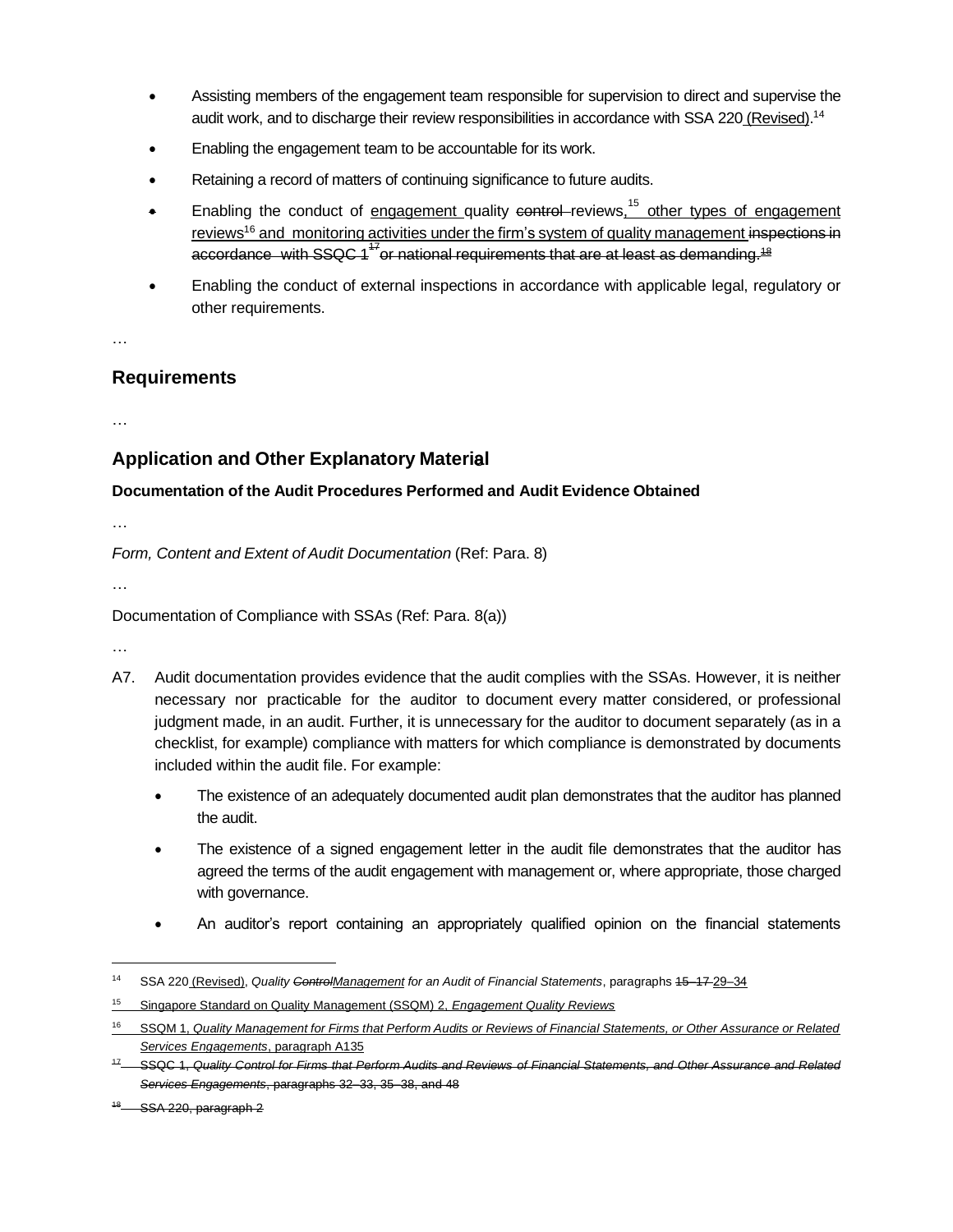demonstrates that the auditor has complied with the requirement to express a qualified opinion under the circumstances specified in the SSAs.

- In relation to requirements that apply generally throughout the audit, there may be a number of ways in which compliance with them may be demonstrated within the audit file:
	- For example, there may be no single way in which the auditor's professional skepticism is documented. But the audit documentation may nevertheless provide evidence of the auditor's exercise of professional skepticism in accordance with the SSAs. For example, in relation to accounting estimates, when the audit evidence obtained includes evidence that both corroborates and contradicts management's assertions, documenting how the auditor evaluated that evidence, including the professional judgments made in forming a conclusion as to the sufficiency and appropriateness of the audit evidence obtained.
	- Similarly, that the engagement partner has taken responsibility for the direction, and supervision and performance of the audit in compliance withengagement team and the SSAsreview of their work<sup>19</sup> may be evidenced in a number of ways within the audit documentation. This may include documentation ofthat evidences the engagement partner's timely sufficient and appropriate involvement in aspects of the audit, such as participation in theengagement team discussions required by SSA 315 (Revised).<sup>20</sup>

…

A13. SSA 220 (Revised) contains requirements and guidance on therequires the auditor to review the audit work performed through review of the audit documentation.<sup>21</sup> The requirement to document who reviewed the audit work performed does not imply a need for each specific working paper to include evidence of review. The requirement, however, means documenting what audit work was reviewed, who reviewed such work, and when it was reviewed.

*…*

#### *Matters Arising after the Date of the Auditor's Report* (Ref: Para. 13)

A20. Examples of exceptional circumstances include facts which become known to the auditor after the date of the auditor's report but which existed at that date and which, if known at that date, might have caused the financial statements to be amended or the auditor to modify the opinion in the auditor's report.<sup>22</sup> The resulting changes to the audit documentation are reviewed in accordance with the review responsibilities set out in SSA 220<u>\_ (Revised).</u>,<sup>23</sup>with the engagement partner taking final responsibility for the changes.

#### **Assembly of the Final Audit File** (Ref: Para. 14–16)

A21. SSQ<del>C</del>M 1 (or national requirements that are at least as demanding) requires firms' systems of quality management to establish a quality objective that addresses the assembly of engagement documentation on a timely basis after the date of the engagement reportspolicies and procedures

<sup>&</sup>lt;sup>19</sup> SSA 220 (Revised), paragraph 29

<sup>&</sup>lt;sup>20</sup> SSA 315 (Revised), *Identifying and Assessing the Risks of Material Misstatement*, paragraph 10

 $21$  SSA 220 (Revised), paragraphs  $4729-34$ 

<sup>22</sup> SSA 560, *Subsequent Events*, paragraph 14

<sup>&</sup>lt;sup>23</sup> SSA 220 (Revised), paragraphs  $4629-34$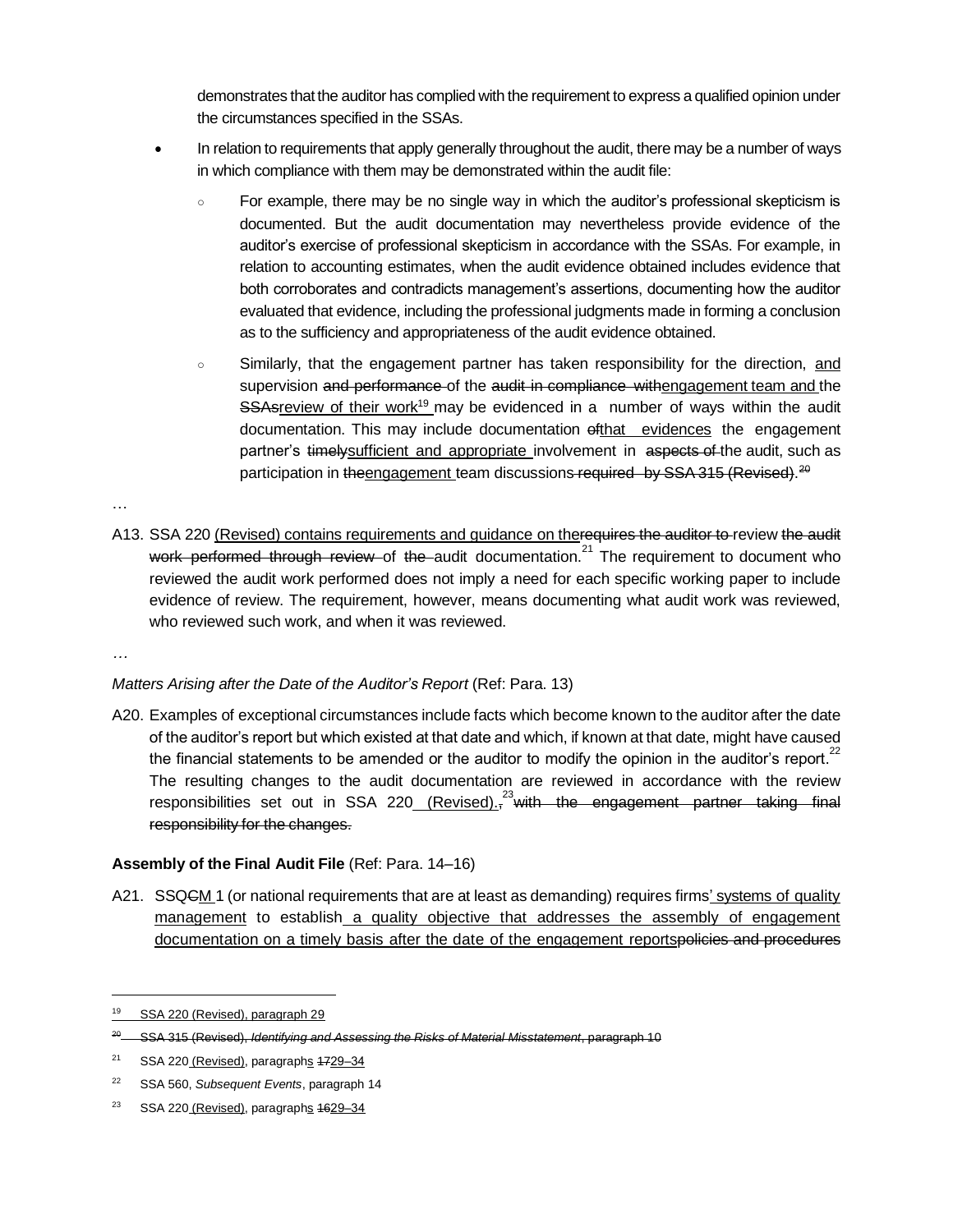for the timely completion of the assembly of audit files.<sup>24</sup> An appropriate time limit within which to complete the assembly of the final audit file is ordinarily not more than 60 days after the date of the auditor's report.<sup>25</sup>

…

- A23. SSQ<del>C</del>M 1 (or national requirements that are at least as demanding) requires firms' systems of quality management to establish a quality objective to address the appropriate maintenance andpolicies and procedures for the retention of engagement documentation to meet the needs of the firm and to comply with law, regulation, relevant ethical requirements, or professional standards.<sup>26</sup> The retention period for audit engagements ordinarily is no shorter than five years from the date of the auditor's report, or, if later, the date of the group auditor's report on the group financial statements, when applicable.<sup>27</sup>
- A24. An example of a circumstance in which the auditor may find it necessary to modify existing audit documentation or add new audit documentation after file assembly has been completed is the need to clarify existing audit documentation arising from comments received during monitoring inspections performed by internalactivities or external partiesinspections.

### **Appendix** (Ref: Para. 1)

#### **Specific Audit Documentation Requirements in Other SSAs**

This appendix identifies paragraphs in other SSAs that contain specific documentation requirements. The list is not a substitute for considering the requirements and related application and other explanatory material in SSAs.

- SSA 210, *Agreeing the Terms of Audit Engagements* paragraphs 10–12
- SSA 220 (Revised), *Quality ControlManagement for an Audit of Financial Statements* paragraphs 24-25–41

## **SSA 250 (Revised),** *Consideration of Laws and Regulations in an Audit of Financial Statements*

#### **Introduction**

…

#### **Requirements**

…

## **Application and Other Explanatory Material**

…

*Evaluating the Implications of Identified or Suspected Non-Compliance* (Ref: Para. 22)

<sup>24</sup> SSQCM 1, paragraph 4531(f)

 $25$  SSQGM 1, paragraph  $A54A83$ 

<sup>26</sup> SSQCM 1, paragraph 4731(f)

SSQCM 1, paragraph A61A85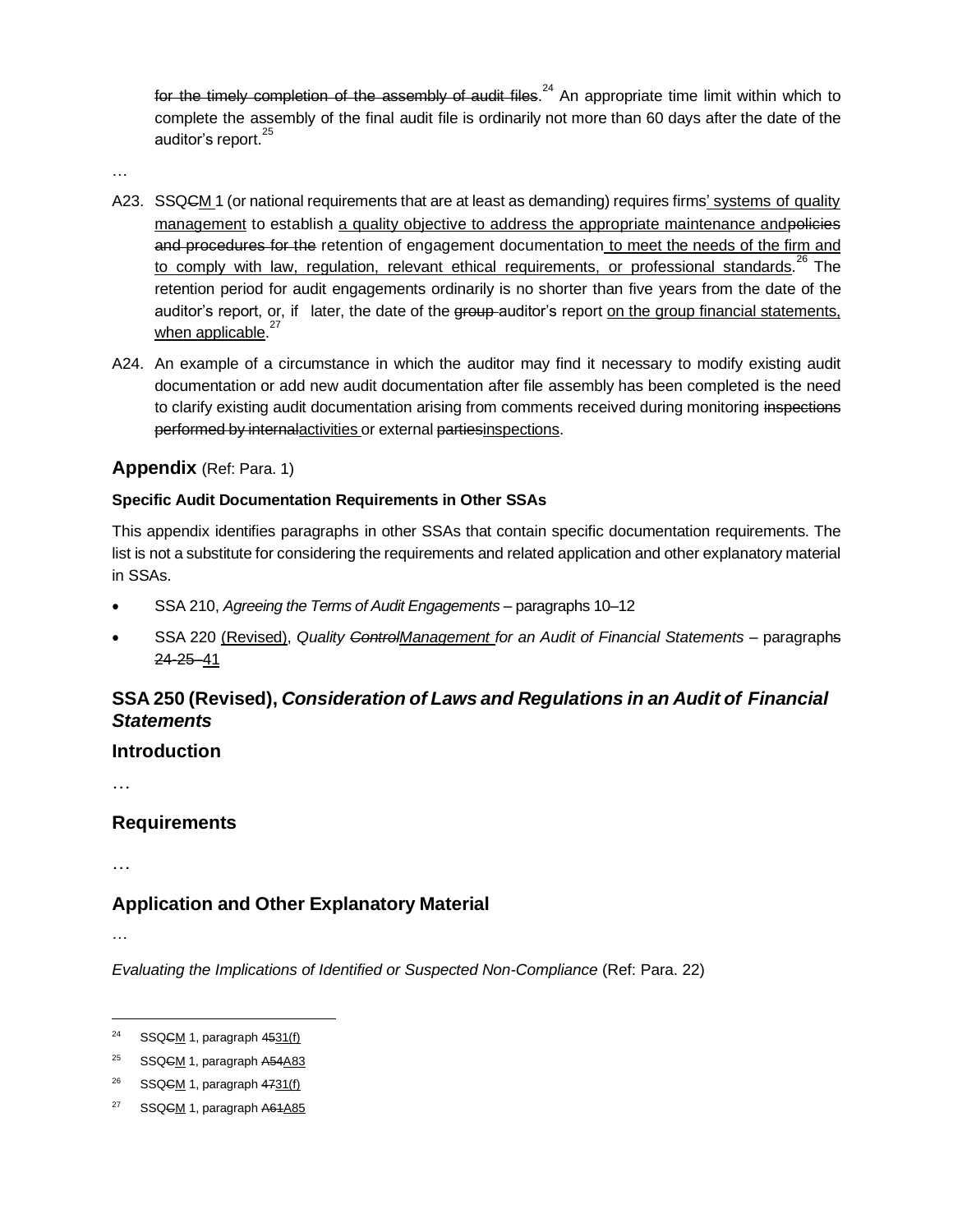A25. In certain circumstances, the auditor may consider withdrawing from the engagement, where permitted by law or regulation, for example when management or those charged with governance do not take the remedial action that the auditor considers appropriate in the circumstances or the identified or suspected non-compliance raises questions regarding the integrity of management or those charged with governance, even when the non-compliance is not material to the financial statements. The auditor may consider it appropriate to obtain legal advice to determine whether withdrawal from the engagement is appropriate. When the auditor determines that withdrawing from the engagement would be appropriate, doing so would not be a substitute for complying with other responsibilities under law, regulation or relevant ethical requirements to respond to identified or suspected non-compliance. Furthermore, paragraph A8aA55 of SSA 220 (Revised)<sup>28</sup> indicates that some ethical requirements may require the predecessor auditor, upon request by the proposed successor auditor, to provide information regarding non-compliance with laws and regulations to the successor auditor.

…

…

# **SSA 260 (Revised),** *Communication with Those Charged with Governance* **Introduction**

…

#### **Requirements**

…

## **Application and Other Explanatory Material**

…

#### **Matters to Be Communicated**

…

*Significant Findings from the Audit* (Ref: Para. 16)

…

Other Significant Matters Relevant to the Financial Reporting Process (Ref: Para. 16(e))

A28. To the extent not already addressed by the requirements in paragraphs 16(a)–(d) and related application material, the auditor may consider communicating about other matters discussed with, or considered by, the engagement quality control reviewer, if one has been appointed, in accordance with SSA 220.<sup>29</sup>

<sup>28</sup> SSA 220 (Revised), *Quality ControlManagement for an Audit of Financial Statements*

<sup>29</sup> See paragraphs 19–22 and A23–A33 of SSA 220, *Quality Control for an Audit of Financial Statements*.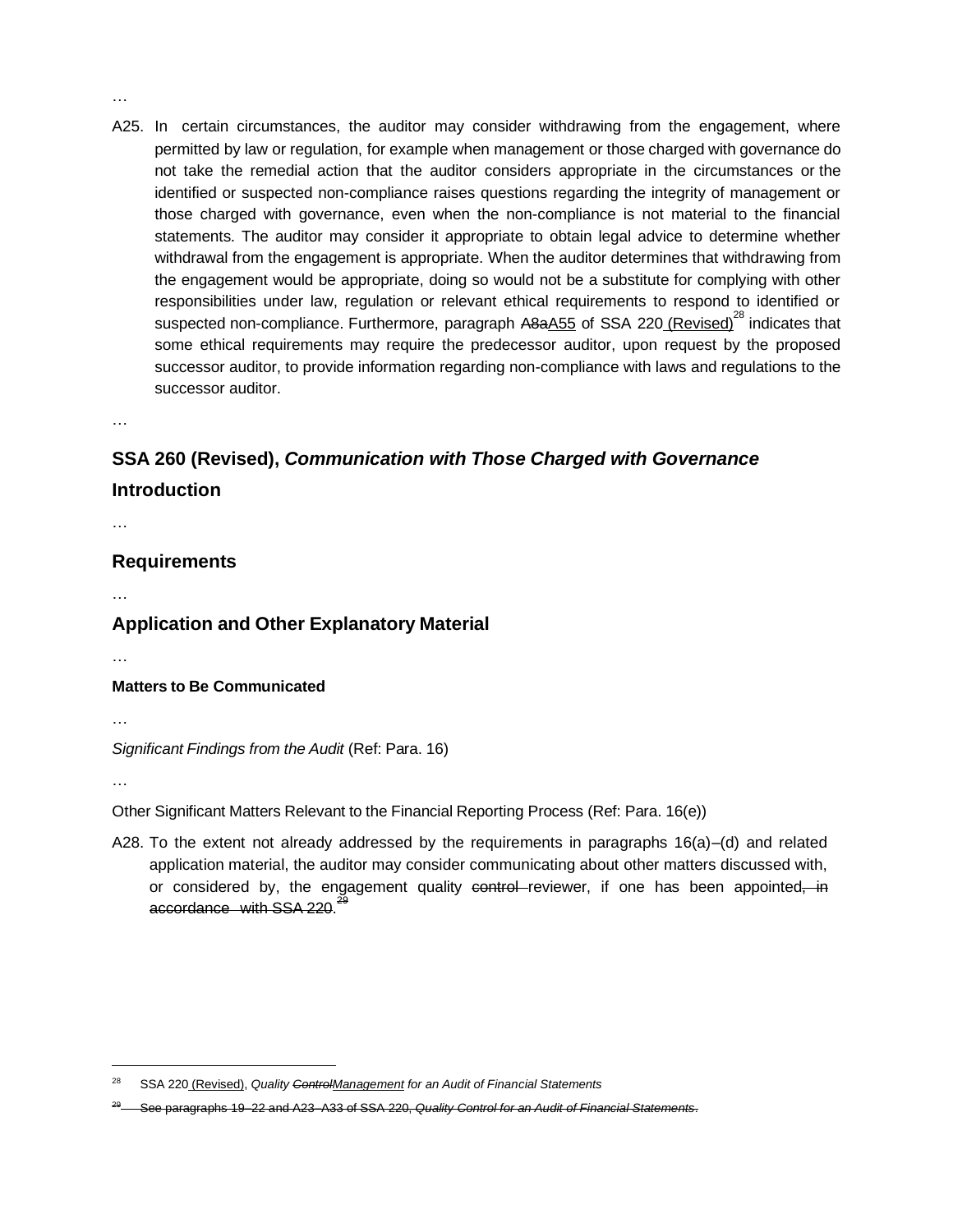*Auditor Independence* (Ref: Para. 17)

A29. The auditor is required to comply with relevant ethical requirements, including those pertainingrelated to independence, relating to financial statement audit engagements.<sup>30</sup>

### **Appendix 1**

(Ref: Para. 3)

### **Specific Requirements in SSQCM 1 and Other SSAs that Refer to Communications with Those Charged With Governance**

This appendix identifies paragraphs in SSQ<del>C</del>M 1<sup>31</sup> and other SSAs that require communication of specific matters with those charged with governance. The list is not a substitute for considering the requirements and related application and other explanatory material in SSAs.

• SSQCM 1, *Quality ControlManagement for Firms that Perform Audits andor Reviews of Financial Statements, andor Other Assurance andor Related Services Engagements* – paragraph 30(a)34(e)

## **SSA 300,** *Planning an Audit of Financial Statements*

#### **Introduction**

…

#### **Scope of this SSA**

1. This Singapore Standard on Auditing (SSA) deals with the auditor's responsibility to plan an audit of financial statements. This SSA is written in the context of recurring audits. Additional considerations in an initial audit engagement are separately identified.

#### **The Role and Timing of Planning**

- 2. Planning an audit involves establishing the overall audit strategy for the engagement and developing an audit plan. AdequateQuality management at the engagement level in accordance with SSA 220 (Revised), in conjunction with adequate planning in accordance with this SSA, benefits the audit of financial statements in several ways, including the following: (Ref: Para. A1A0–A3)
	- Helping the auditor to devote appropriate attention to important areas of the audit.
	- Helping the auditor identify and resolve potential problems on a timely basis.
	- Helping the auditor properly organize and manage the audit engagement so that it is performed in an effective and efficient manner.
	- Assisting in the selection of engagement team members with appropriate levels of capabilities and competence to respond to anticipated risks, and the proper assignment of work to them.
	- Facilitating the direction and supervision of engagement team members and the review of their work.

<sup>30</sup> SSA 200, *Overall Objectives of the Independent Auditor and the Conduct of an Audit in Accordance with Singapore Standards on Auditing,* paragraph 14

<sup>31</sup> SSQCM 1, *Quality ControlManagement for Firms that Perform Audits andor Reviews of Financial Statements, andor Other Assurance andor Related Services Engagements*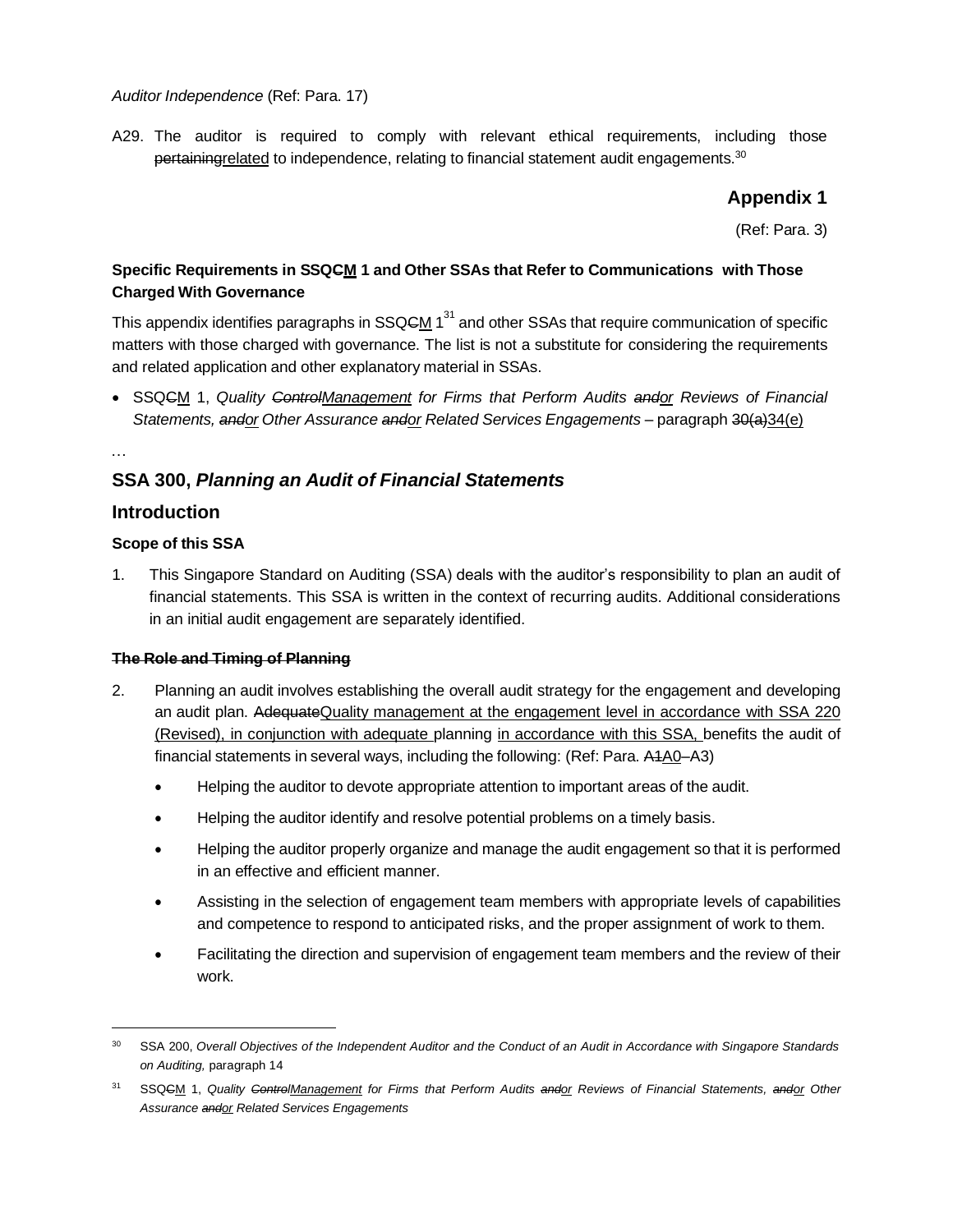• Assisting, where applicable, in coordination of work done by auditors of components and experts.

…

#### **Requirements**

…

#### **Preliminary Engagement Activities**

- 6. The auditor shall undertake the following activities at the beginning of the current audit engagement:
	- (a) Performing procedures required by SSA 220 (Revised) regarding the acceptance and continuance of the client relationship and the specific audit engagement;<sup>32</sup>
	- (b) Evaluating compliance with relevant ethical requirements, including those related to independence, in accordance with SSA 220<u> (Revised)<del>,</del>:</u> <sup>33</sup> and
	- (c) Establishing an understanding of the terms of the engagement, as required by SSA 210.<sup>34</sup> (Ref: Para. A5–A7)

#### **Planning Activities**

- 8. In establishing the overall audit strategy, the auditor shall consider the information obtained from complying with the requirements of SSA 220 (Revised) and:
	- (a) Identify the characteristics of the engagement that define its scope;
	- (b) Ascertain the reporting objectives of the engagement to plan the timing of the audit and the nature of the communications required;
	- (c) Consider the factors that, in the auditor's professional judgment, are significant in directing the engagement team's efforts;
	- (d) Consider the results of preliminary engagement activities and, where applicable, whether knowledge gained on other engagements performed by the engagement partner for the entity is relevant; and
	- (e) Ascertain the nature, timing and extent of resources necessary to perform the engagement. $35$ (Ref: Para. A8–A11)
- 9. The auditor shall develop an audit plan that shall include a description of:
	- (a) The nature, timing and extent of the planned direction and supervision of engagement team members and the review of their work. (Ref: Para. A16-A17)
	- (ab) The nature, timing and extent of planned risk assessment procedures, as determined under SSA 315 (Revised 2021).<sup>36</sup>

<sup>32</sup> SSA 220 (Revised), *Quality ControlManagement for an Audit of Financial Statements*, paragraphs 12–1322‒24

<sup>33</sup> SSA 220 (Revised), paragraphs 9-1116-21

<sup>34</sup> SSA 210, *Agreeing the Terms of Audit Engagements*, paragraphs 9–13

<sup>&</sup>lt;sup>35</sup> SSA 220 (Revised), paragraph 25

<sup>36</sup> SSA 315 (Revised 2021), *Identifying and Assessing the Risks of Material Misstatement*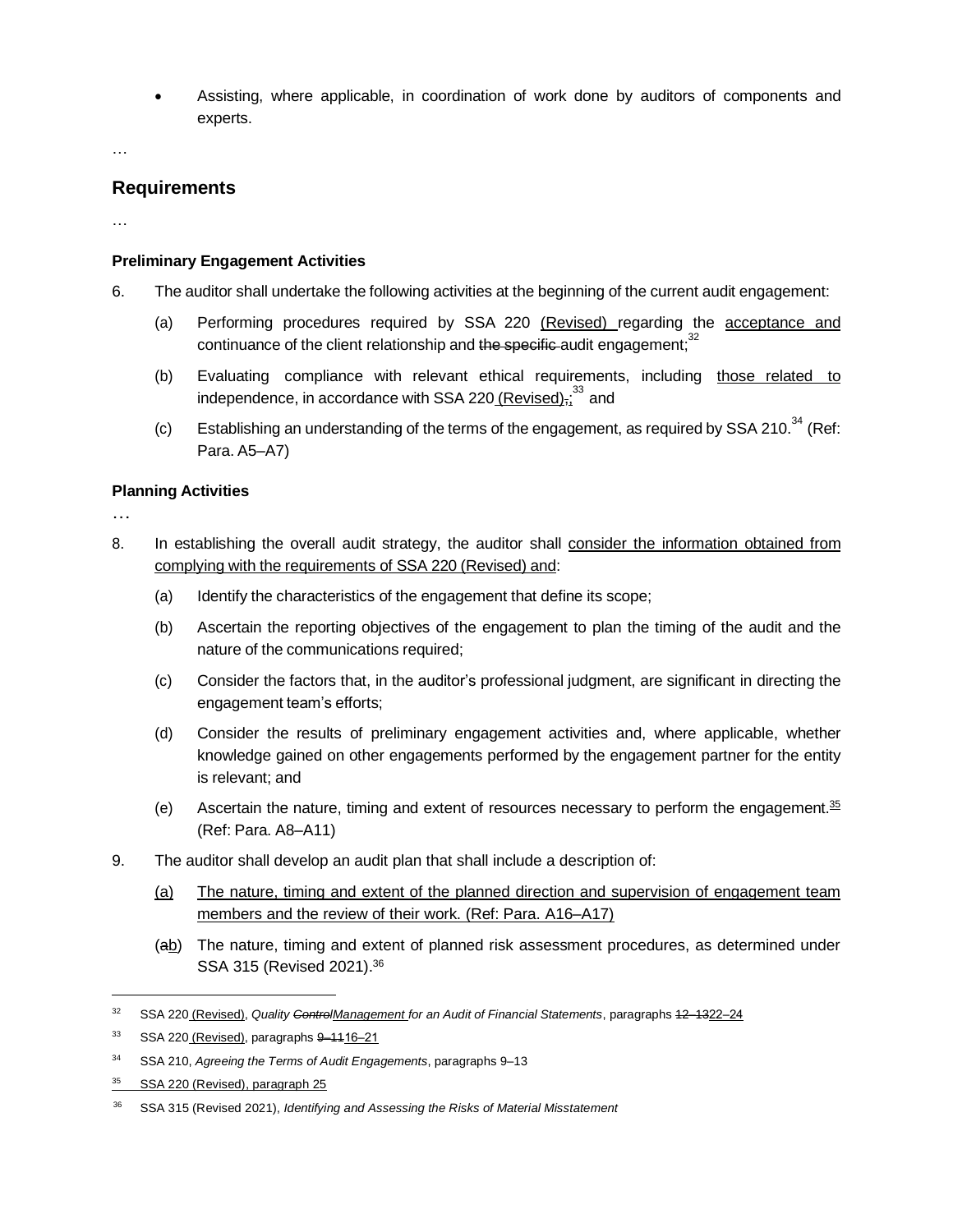- (bc) The nature, timing and extent of planned further audit procedures at the assertion level, as determined under SSA 330.<sup>37</sup>
- (cd) Other planned audit procedures that are required to be carried out so that the engagement complies with SSAs. (Ref: Para. A12-A14)
- …
- 11. The auditor shall plan the nature, timing and extent of direction and supervision of engagement team members and the review of their work. (Ref: Para. A16–A17)

#### **Documentation**

- 12. The auditor shall include in the audit documentation.<sup>38</sup>
	- (a) The overall audit strategy;
	- (b) The audit plan; and
	- (c) Any significant changes made during the audit engagement to the overall audit strategy or the audit plan, including significant changes to the nature, timing and extent of the planned direction and supervision of engagement team members and the review of their work,<sup>39</sup> and the reasons for such changes. (Ref: Para. A18–A21)

#### **Additional Considerations in Initial Audit Engagements**

- 13. The auditor shall undertake the following activities prior to starting an initial audit:
	- (a) Performing procedures required by SSA 220 (Revised) regarding the acceptance of the client relationship<u>s and t<del>he specific </del>audit engagements</u>;<sup>40</sup> and
	- (b) Communicating with the predecessor auditor, where there has been a change of auditors, in compliance with relevant ethical requirements. (Ref: Para. A22)

…

#### **Application and Other Explanatory Material**

A0. SSA 220 (Revised) deals with the specific responsibilities of the auditor regarding quality management at the engagement level for an audit of financial statements, and the related responsibilities of the engagement partner. Information obtained from complying with the requirements of SSA 220 (Revised) is relevant to this SSA. For example, in accordance with SSA 220 (Revised), the engagement partner is required to determine that sufficient and appropriate resources to perform the engagement have been assigned or made available to the engagement team, giventaking into account the nature and circumstances of the audit engagement. Such a determination is directly relevant when ascertaining the nature, timing and extent of resources necessary to perform the engagement in the overall strategy, as required by paragraph 8 of this SSA.

<sup>37</sup> SSA 330, *The Auditor's Responses to Assessed Risks*

<sup>38</sup> SSA 230, *Audit Documentation*, paragraphs 8–11, and A6

<sup>39</sup> SSA 220 (Revised), paragraphs 30 and A91–A92

SSA 220 (Revised), paragraphs 12-1322-24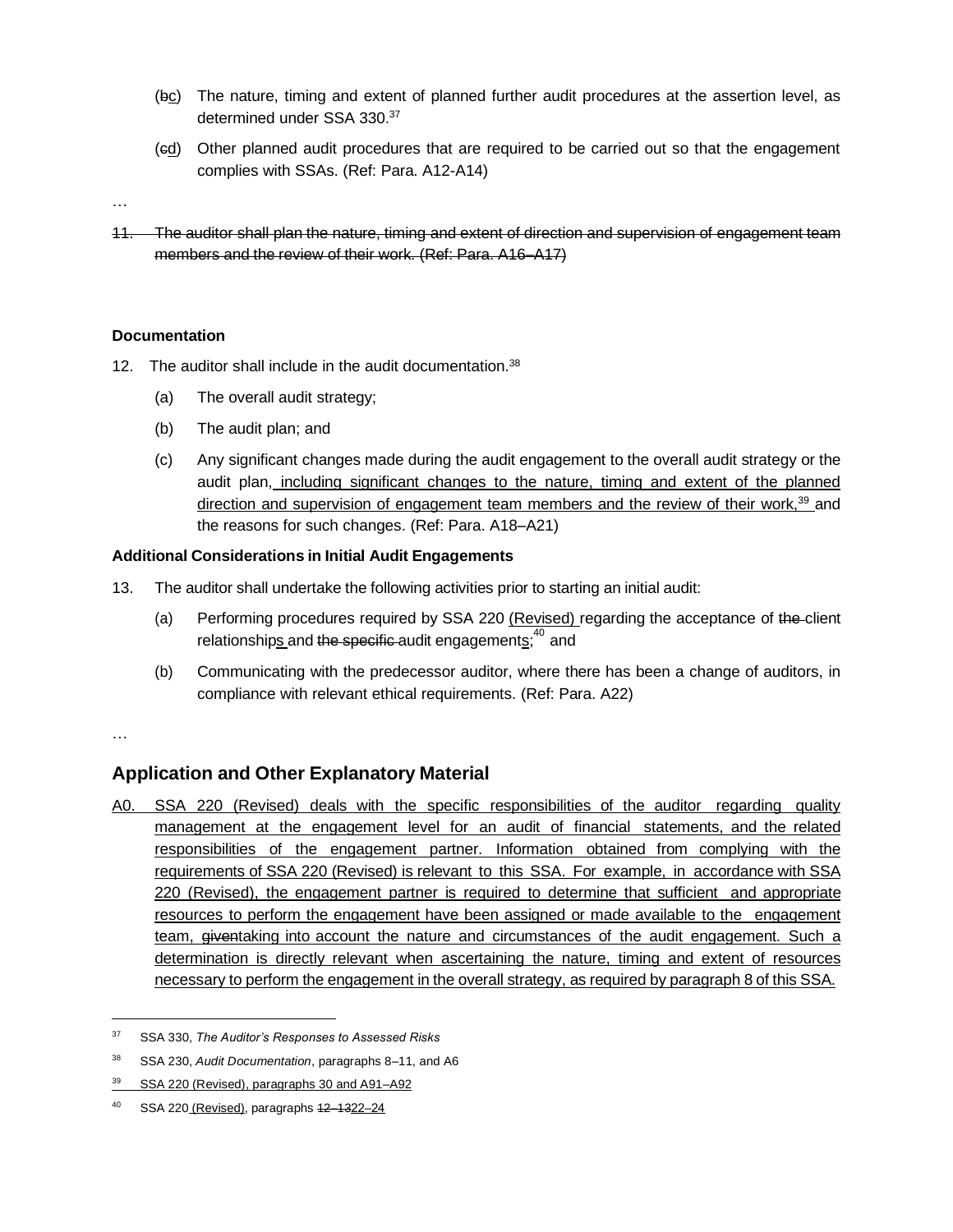#### **The Role and Timing of Planning** (Ref: Para. 2)

A1. The nature and extent of planning activities will vary according to the size and complexity of the entity, the key engagement team members' previous experience with the entity, and changes in circumstances that occur during the audit engagement. In planning the audit, the auditor may use project management techniques and tools. SSA 220 (Revised)<sup>41</sup> describes how such techniques and tools may support the engagement team in managing the quality of the engagement.

…

A3. The auditor may decide to discuss elements of planning with the entity's management to facilitate the conduct and management of the audit engagementhelp the auditor manage and achieve quality at the engagement level (for example, to coordinate some of the planned audit procedures with the work of the entity's personnel). Although these discussions often occur, the overall audit strategy and the audit plan remain the auditor's responsibility. When discussing matters included in the overall audit strategy or audit plan, care is required in order not to compromise the effectiveness of the audit. For example, discussing the nature and timing of detailed audit procedures with management may compromise the effectiveness of the audit by making the audit procedures too predictable.

…

#### **Preliminary Engagement Activities** (Ref: Para. 6)

- A5. Performing the preliminary engagement activities specified in paragraph 6 at the beginning of the current audit engagement assists the auditor in identifying and evaluating events or circumstances that may adversely affect the auditor's ability to plan and perform the audit engagementmanage and achieve quality at the engagement level in accordance with SSA 220 (Revised).
- A6. Performing these preliminary engagement activities enables the auditor to plan an audit engagement for whichin order to, for example:
	- The auditor maintainsMaintain the necessary independence and ability to perform the engagement.
	- ThereDetermine that there are no issues with management integrity that may affect the auditor's willingness to continue the engagement.
	- ThereDetermine that there is no misunderstanding with the client as to the terms of the engagement.
- A7. The auditor's consideration of client continuance and relevant ethical requirements, including independence, occurs throughout the audit engagement as conditions and changes in circumstances occur. Performing initial procedures on both client continuance and evaluation of relevant ethical requirements (including independence) at the beginning of the current audit engagement means that they are completed prior to the performance of other significant activities for the current audit engagement. For continuing audit engagements, such initial procedures often occur shortly after (or in connection with) the completion of the previous audit.

#### **Planning Activities**

*The Overall Audit Strategy* (Ref: Para. 7–8)

<sup>&</sup>lt;sup>41</sup> SSA 220 (Revised), paragraphs A73-A74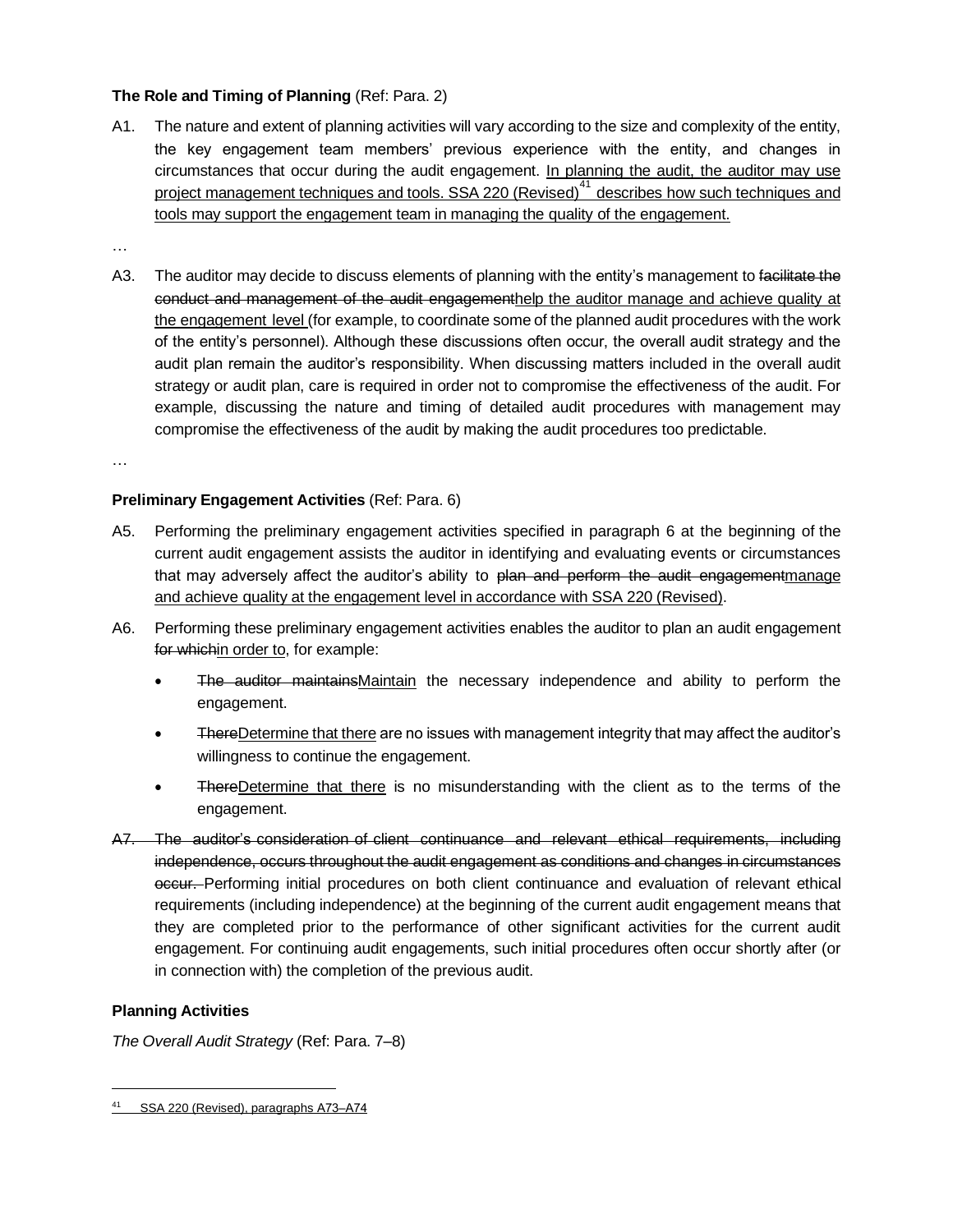- A8. The process of establishing the overall audit strategyassists the auditor to determine, subject to the completion of the auditor's risk assessment procedures, may include such matters as:
	- The nature of resources (human, technological or intellectual) to deploybe deployed for specific audit areas, such as. For example, the usedeployment of appropriately experienced team members for high risk areas, or the involvementassignment of experts ento address complex matters;
	- The amount of resources to allocatebe allocated to specific audit areas, such as. For example, the number of team members assigned to observeattend the physical inventory count at materialmultiple locations, the extent of review of other auditors' work in the case of group audits, or the audit budget in hours to allocate to high risk areas;
	- When these resources are to be deployed, such as whether at an interim audit stage or at key cutoff dates; and
	- How such resources are managed, directed and, supervised, such as or used. For example, when team briefing and debriefing meetings are expected to be held, how engagement partner and manager reviews are expected to take place (for example, on-site or off-site), and whether to complete engagement quality reviews.
- A8A. SSA 220 (Revised) contains requirements and guidance on engagement resources and engagement performance (including direction and supervision of the members of the engagement team and the review of their work).

…

#### *Direction, Supervision and Review* (Ref: Para. 11)

- A16. SSA 220 (Revised) deals with establishes requirements and provides guidance on the engagement partner's responsibility for the nature, timing and extent of direction and supervision of the members of the engagement team and the review of their work.<sup>42</sup> The nature, timing and extent of the direction and supervision of engagement team members and review of their work vary depending on many factors, including:
	- The size and complexity of the entity.
	- The area of the audit.
	- The assessed risks of material misstatement (for example, an increase in the assessed risk of material misstatement for a given area of the audit ordinarily requires a corresponding increase in the extent and timeliness of direction and supervision of engagement team members, and a more detailed review of their work).
	- The capabilities and competence of the individual team members performing the audit work.

SSA 220 contains further guidance on the direction, supervision and review of audit work.<sup>43</sup>

#### *Considerations Specific to Smaller Entities*

A17. If an audit is carried out entirely by the engagement partner, questions of direction and supervision of engagement team members and review of their work do not arise. In such cases, the engagement

<sup>42</sup> SSA 220 (Revised), paragraphs 29–31

<sup>43</sup> SSA 220, paragraphs 15-17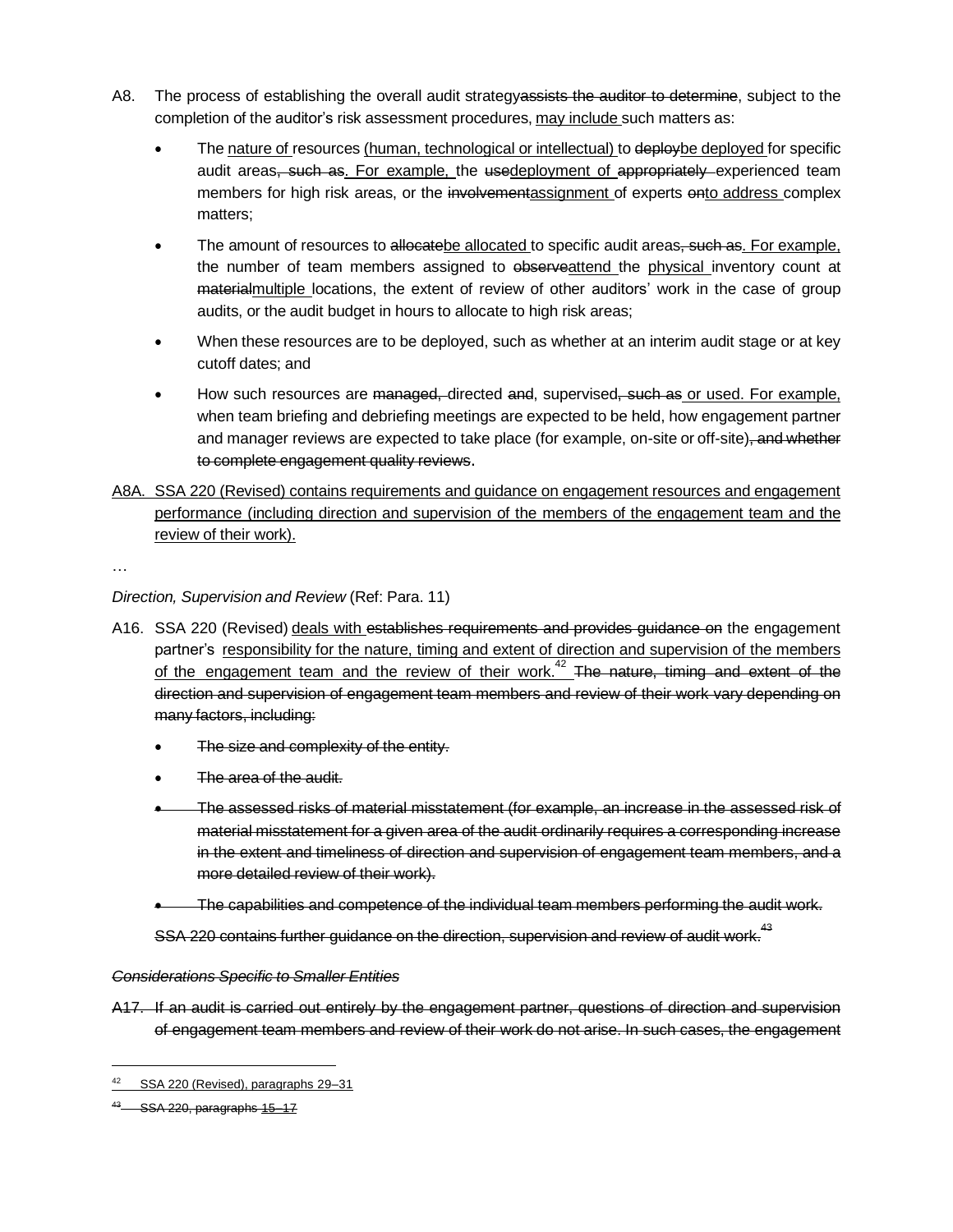partner, having personally conducted all aspects of the work, will be aware of all material issues. Forming an objective view on the appropriateness of the judgments made in the course of the audit can present practical problems when the same individual also performs the entire audit. If particularly complex or unusual issues are involved, and the audit is performed by a sole practitioner, it may be desirable to consult with other suitably-experienced auditors or the auditor's professional body.

#### **Documentation** (Ref: Para. 12)

A18. The documentation of the overall audit strategy is a record of the key decisions considered necessary to properly plan the audit and in managing quality at the engagement level and a means to communicate significant matters to the engagement team. For example, the auditor may summarize the overall audit strategy in the form of a memorandum that contains key decisions regarding the overall scope, timing and conduct of the audit.

…

A20A.Documentation of the direction and supervision of engagement team members and the review of their work in accordance with SSA 220 (Revised) may also provide a record of significant changes to the planned nature, timing and extent of the direction, supervision and review.

…

#### **Additional Considerations in Initial Audit Engagements** (Ref: Para. 13)

- A22. The purpose and objective of planning the audit are the same whether the audit is an initial or recurring engagement. However, for an initial audit, the auditor may need to expand the planning activities because the auditor does not ordinarily have the previous experience with the entity that is considered when planning recurring engagements. For an initial audit engagement, additional matters the auditor may consider in establishing the overall audit strategy and audit plan include the following:
	- Unless prohibited by law or regulation, arrangements to be made with the predecessor auditor, for example, to review the predecessor auditor's working papers.
	- Any major issues (including the application of accounting principles or of auditing and reporting standards) discussed with management in connection with the initial selection as auditor, the communication of these matters to those charged with governance and how these matters affect the overall audit strategy and audit plan.
	- The audit procedures necessary to obtain sufficient appropriate audit evidence regarding opening balances.<sup>44</sup>
	- Other procedures required responses designed and implemented by the firm's system of quality controlfirm for initial audit engagements (for example,e.g., the firm's system of quality controlmanagement may include responses that require the involvement of another partner or senior individual with appropriate authority to review the overall audit strategy prior to commencing significant audit procedures or to review reports prior to their issuance).

<sup>44</sup> SSA 510, *Initial Audit Engagements—Opening Balances*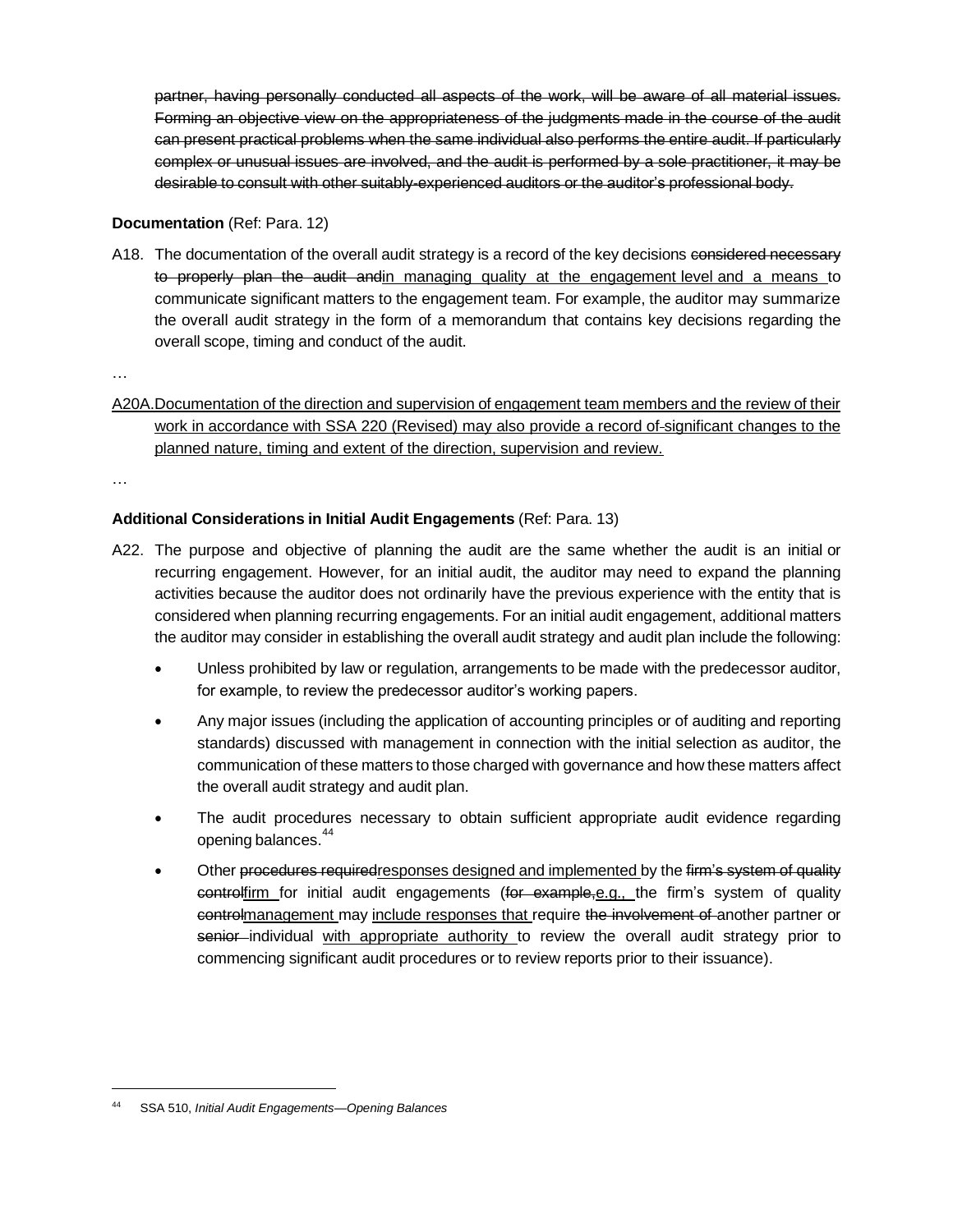## **Appendix**

(Ref: Para. 7–8, A8–A11)

## **Considerations in Establishing the Overall Audit Strategy**

This appendix provides examples of matters the auditor may consider in establishing the overall audit strategymanaging quality at the engagement level. Many of these matters will also influence the auditor's overall audit strategy and detailed audit plan. The examples provided cover a broad range of matters applicable to many engagements. While some of the matters referred to below may be required by other SSAs, not all matters are relevant to every audit engagement and the list is not necessarily complete.

#### **Nature, Timing and Extent of Resources**

- The selectionhuman, technological and intellectual resources assigned or made available to the engagement (e.g., assignment of the engagement team (including, where necessary, the engagement quality control reviewer) and the assignment of audit work to the team members, including the assignment of appropriately experienced team members to areas where there may be higher risks of material misstatement).
- Engagement budgeting, including considering the appropriate amount of time to set aside for areas where there may be higher risks of material misstatement.

…

## **SSA 500,** *Audit Evidence*

…

## **Application and Other Explanatory Material**

#### **Sufficient Appropriate Audit Evidence** (Ref: Para. 6)

A1. Audit evidence is necessary to support the auditor's opinion and report. It is cumulative in nature and is primarily obtained from audit procedures performed during the course of the audit. It may, however, also include information obtained from other sources such as previous audits (provided the auditor has evaluated whether such information remains relevant and reliable as audit evidence for the current audit<sup>45</sup>) or a firm's quality control procedures for client acceptance and continuancethrough the information obtained by the firm in the acceptance or continuance of the client relationship or engagement. In addition, the entity's accounting records and other sources internal to the entity are important sources of audit evidence. Information that may be used as audit evidence may have been prepared using the work of a management's expert or be obtained from an external information source. Audit evidence comprises both information that supports and corroborates management's assertions, and any information that contradicts such assertions. In addition, in some cases the absence of information (for example, management's refusal to provide a requested representation) is used by the auditor, and therefore, also constitutes audit evidence.

SSA 315 (Revised 2021), paragraph 16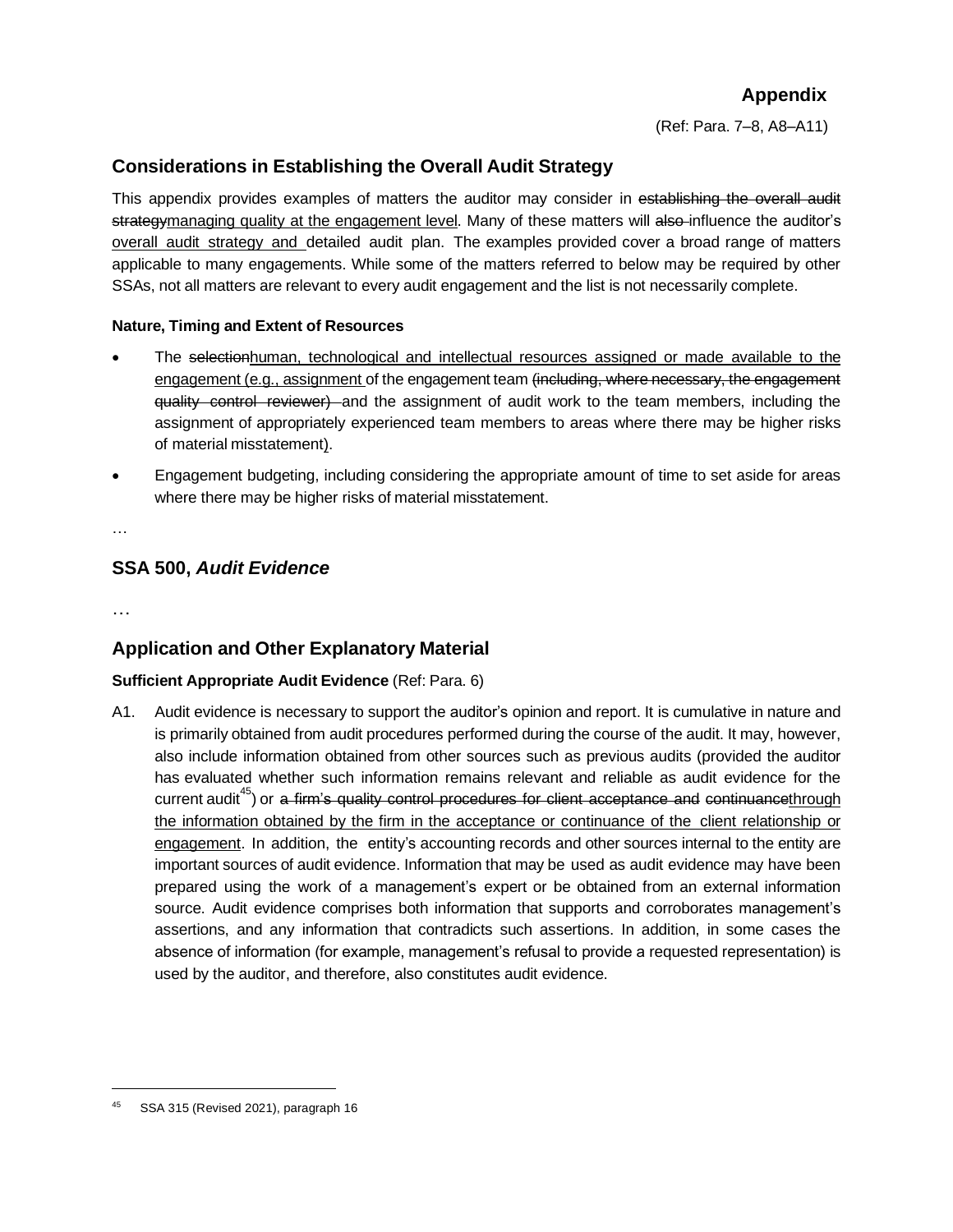#### **Information to Be Used as Audit Evidence**

#### *Relevance and Reliability* (Ref: Para. 7)

A26. As noted in paragraph A1, while audit evidence is primarily obtained from audit procedures performed during the course of the audit, it may also include information obtained from other sources such as, for example, previous audits, in certain circumstances, a firm's quality control procedures for client acceptance and continuance andthrough the information obtained by the firm in the acceptance or continuance of the client relationship or engagement and in complying with certain additional responsibilities under law, regulation or relevant ethical requirements (e.g., regarding an entity's noncompliance with laws and regulations). The quality of all audit evidence is affected by the relevance and reliability of the information upon which it is based.

…

# **SSA 540 (Revised),** *Auditing Accounting Estimates and Related Disclosures* **Introduction**

…

#### **Requirements**

…

#### **Application and Other Explanatory Material**

…

#### **Risk Assessment Procedures and Related Activities**

#### *Specialized Skills or Knowledge* (Ref: Para. 15)

- A61. Matters that may affect the auditor's determination of whether the engagement team requires specialized skills or knowledge, include, for example:<sup>46</sup>
	- The nature of the accounting estimates for a particular business or industry (for example, mineral deposits, agricultural assets, complex financial instruments, insurance contract liabilities).

…

## **SSA 600,** *Special Considerations―Audits of Group Financial Statements (Including the Work of Component Auditors)*

#### **Introduction**

**Scope of this SSA**

<sup>46</sup> SSA 220 (Revised), *Quality ControlManagement for an Audit of Financial Statements*, paragraphs 1425‒26 and SSA 300, *Planning an Audit of Financial Statements*, paragraph 8(e)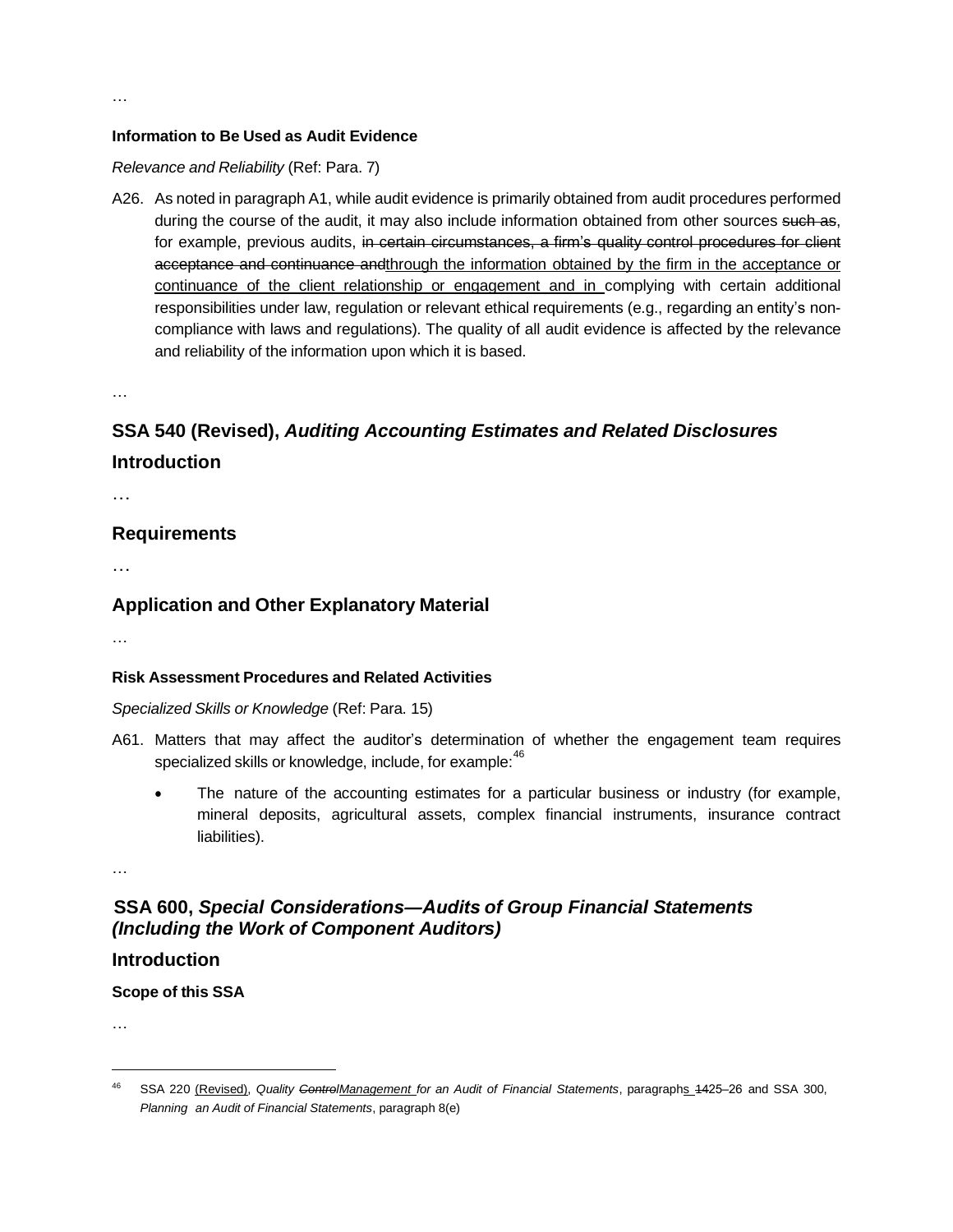- 4. In accordance with SSA 220 (Revised),<sup>47</sup> the group engagement partner is required to determinebe satisfied that those performing the group audit engagement, including component auditors, collectively have the appropriate competence and capabilities, including sufficient time. The group engagement partner is also responsible for the direction and, supervision of members of the group engagement team and performance of the group audit engagementreview of their work. 48
- 5. The group engagement partner applies the requirements of SSA 220 (Revised) regardless of whether the group engagement team or a component auditor performs the work on the financial information of a component. This SSA assists the group engagement partner to meet the requirements of SSA 220 (Revised) where component auditors perform work on the financial information of components.
- …

## **Requirements**

12. In applying SSA 220 (Revised), the group engagement partner shall determine whether sufficient appropriate audit evidence can reasonably be expected to be obtained in relation to the consolidation process and the financial information of the components on which to base the group audit opinion. For this purpose, the group engagement team shall obtain an understanding of the group, its components, and their environments that is sufficient to identify components that are likely to be significant components. Where component auditors will perform work on the financial information of such components, the group engagement partner shall evaluate whether the group engagement team will be able to be involved in the work of those component auditors to the extent necessary to obtain sufficient appropriate audit evidence. (Ref: Para. A10–A12)

…

## **SSA 610 (Revised 2013),** *Using the Work of Internal Auditors*

…

## **Requirements**

...

## **Using Internal Auditors to Provide Direct Assistance**

- 34. The external auditor shall direct, supervise and review the work performed by internal auditors on the engagement in accordance with SSA 220 <u>(Revised)<sup>.49</sup></u> In so doing:
	- (a) The nature, timing and extent of direction, supervision, and review shall recognize that the internal auditors are not independent of the entity and be responsive to the outcome of the evaluation of the factors in paragraph 29 of this SSA; and
	- (b) The review procedures shall include the external auditor checking back to the underlying audit evidence for some of the work performed by the internal auditors.

<sup>47</sup> SSA 220 (Revised), *Quality ControlManagement for an Audit of Financial Statements*, paragraphs 14–1525‒26

<sup>48</sup> SSA 220 (Revised), paragraphs 29–31

<sup>49</sup> SSA 220 (Revised), *Quality ControlManagement for an Audit of Financial Statements*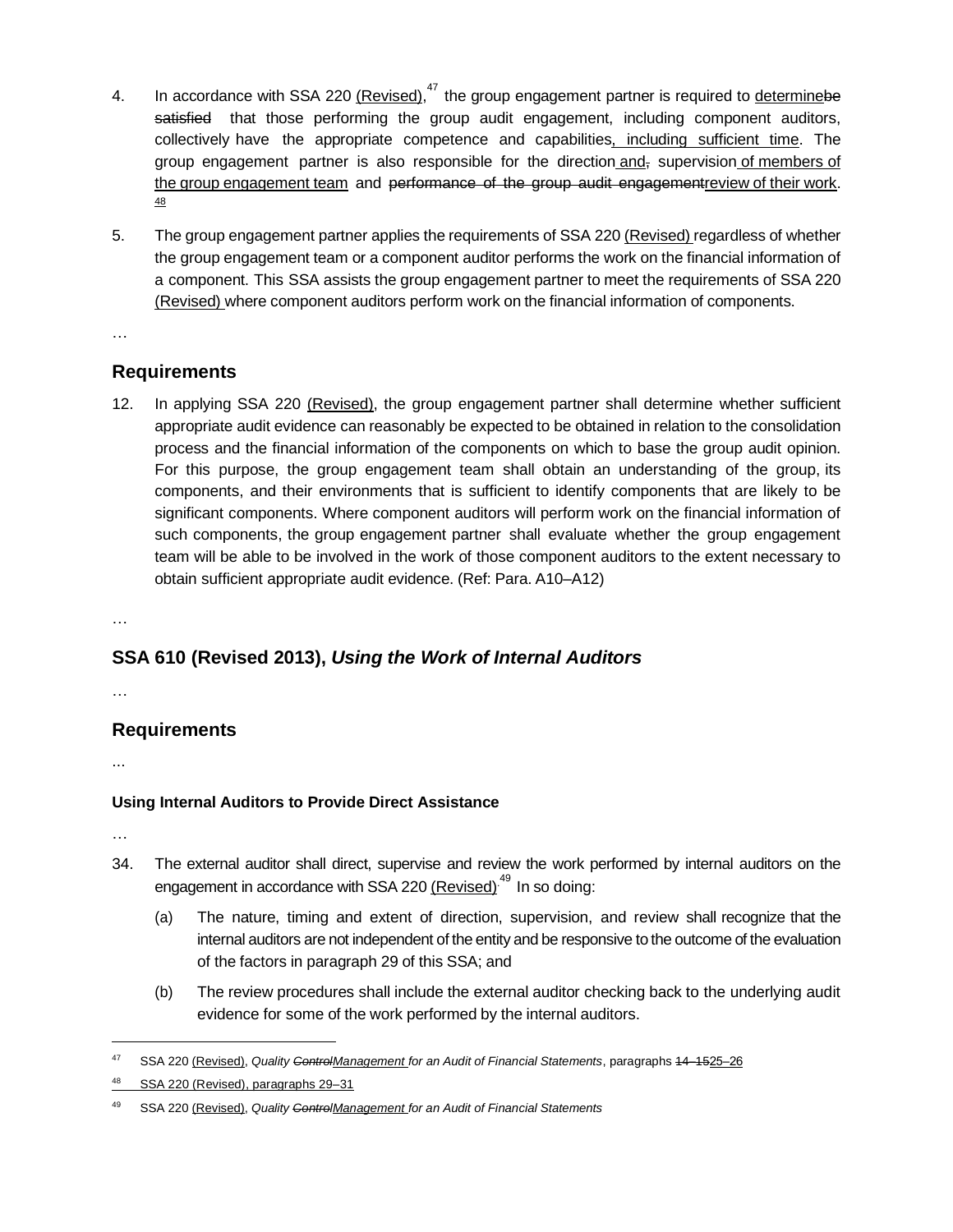The direction, supervision and review by the external auditor of the work performed by the internal auditors shall be sufficient in order for the external auditor to determineto be satisfied that the internal auditors have obtained sufficient appropriate audit evidence to support the conclusions based on that work. (Ref: Para. A40–A41)

### **Application and Other Explanatory Material**

…

### **Determining Whether, in Which Areas, and to What Extent the Work of the Internal Audit Function Can Be Used**

*Evaluating the Internal Audit Function*

…

Application of a Systematic and Disciplined Approach (Ref: Para. 15(c))

…

- A11. Factors that may affect the external auditor's determination of whether the internal audit function applies a systematic and disciplined approach include the following:
	- The existence, adequacy and use of documented internal audit procedures or guidance covering such areas as risk assessments, work programs, documentation and reporting, the nature and extent of which is commensurate with the size and circumstances of an entity.
	- Whether the internal audit function has appropriate quality control policies and procedures, for example, <del>such as those </del>policies and procedures in SSQC 1<sup>50</sup> that would be applicable to an internal audit function (such as those relating to leadership, human resources and engagement performance) or quality control requirements in standards set by the relevant professional bodies for internal auditors. Such bodies may also establish other appropriate requirements such as conducting periodic external quality assessments.

## **SSA 620,** *Using the Work of an Auditor's Expert*

#### **Introduction**

#### **Scope of this SSA**

- 2. This SSA does not deal with:
	- (a) Situations where the engagement team includes a member, or consults an individual or organization, with expertise in a specialized area of accounting or auditing, which are dealt with in SSA 220 <u>(Revised);</u><sup>51</sup> or
	- (b) The auditor's use of the work of an individual or organization possessing expertise in a field other than accounting or auditing, whose work in that field is used by the entity to assist the entity in preparing the financial statements (a management's expert), which is dealt with in SSA

<sup>50</sup> Singapore Standard on Quality Control (SSQC) 1, *Quality Control for Firms that Perform Audits and Reviews of Financial Statements, and Other Assurance and Related Services Engagements*

<sup>51</sup> SSA 220 (Revised), *Quality ControlManagement for an Audit of Financial Statements*, paragraphs A10, A20–A22 A19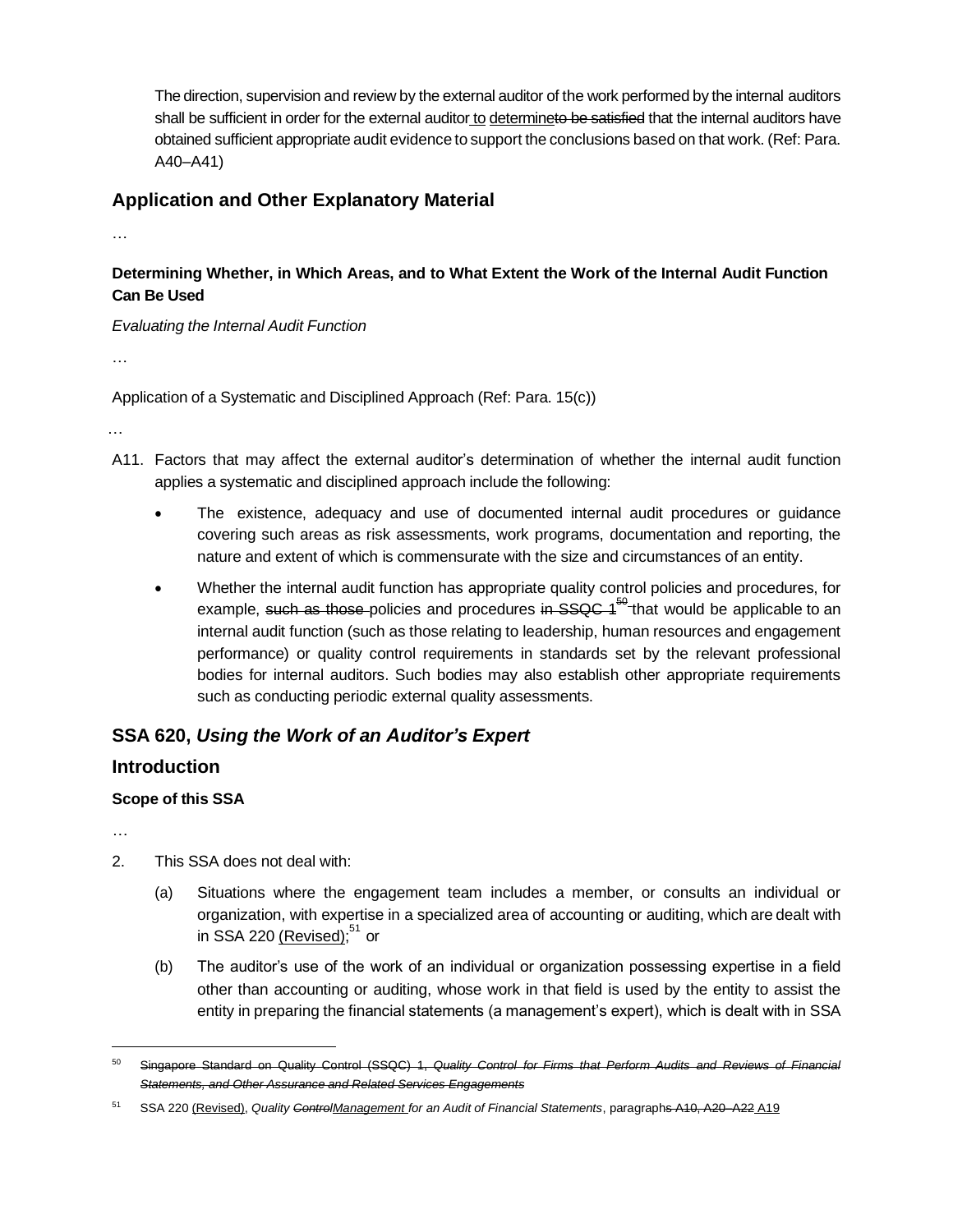#### **Requirements**

…

…

#### **Nature, Timing and Extent of Audit Procedures**

- 8. The nature, timing and extent of the auditor's procedures with respect to the requirements in paragraphs 9–13 of this SSA will vary depending on the circumstances. In determining the nature, timing and extent of those procedures, the auditor shall consider matters including: (Ref: Para. A10)
	- (a) The nature of the matter to which that expert's work relates;
	- (b) The risks of material misstatement in the matter to which that expert's work relates;
	- (c) The significance of that expert's work in the context of the audit;
	- (d) The auditor's knowledge of and experience with previous work performed by that expert; and
	- (e) Whether that expert is subject to the auditor's firm's system of quality control policies and proceduresmanagement. (Ref: Para. A11–A13)

…

## **Application and Other Explanatory Material**

#### **Determining the Need for an Auditor's Expert** (Ref: Para. 7)

…

- A6. If the preparation of the financial statements involves the use of expertise in a field other than accounting, the auditor, who is skilled in accounting and auditing, may not possess the necessary expertise to audit those financial statements. The engagement partner is required to determinebe satisfied that the engagement team, and any auditor's experts who are not part of the engagement team, collectively have the appropriate competence and capabilities, including sufficient time, to perform the audit engagement.  $53$  Further, the auditor is required to ascertain the nature, timing and extent of resources necessary to perform the engagement.<sup>54</sup> The auditor's determination of whether to use the work of an auditor's expert, and if so when and to what extent, assists the auditor in meeting these requirements. As the audit progresses, or as circumstances change, the auditor may need to revise earlier decisions about using the work of an auditor's expert.
- A7. An auditor who is not an expert in a relevant field other than accounting or auditing may nevertheless be able to obtain a sufficient understanding of that field to perform the audit without an auditor's expert. This understanding may be obtained through, for example:

<sup>52</sup> SSA 500, *Audit Evidence*, paragraphs A34–A48

<sup>53</sup> SSA 220 (Revised), paragraph 4425-28

<sup>54</sup> SSA 300, *Planning an Audit of Financial Statements*, paragraph 8(e)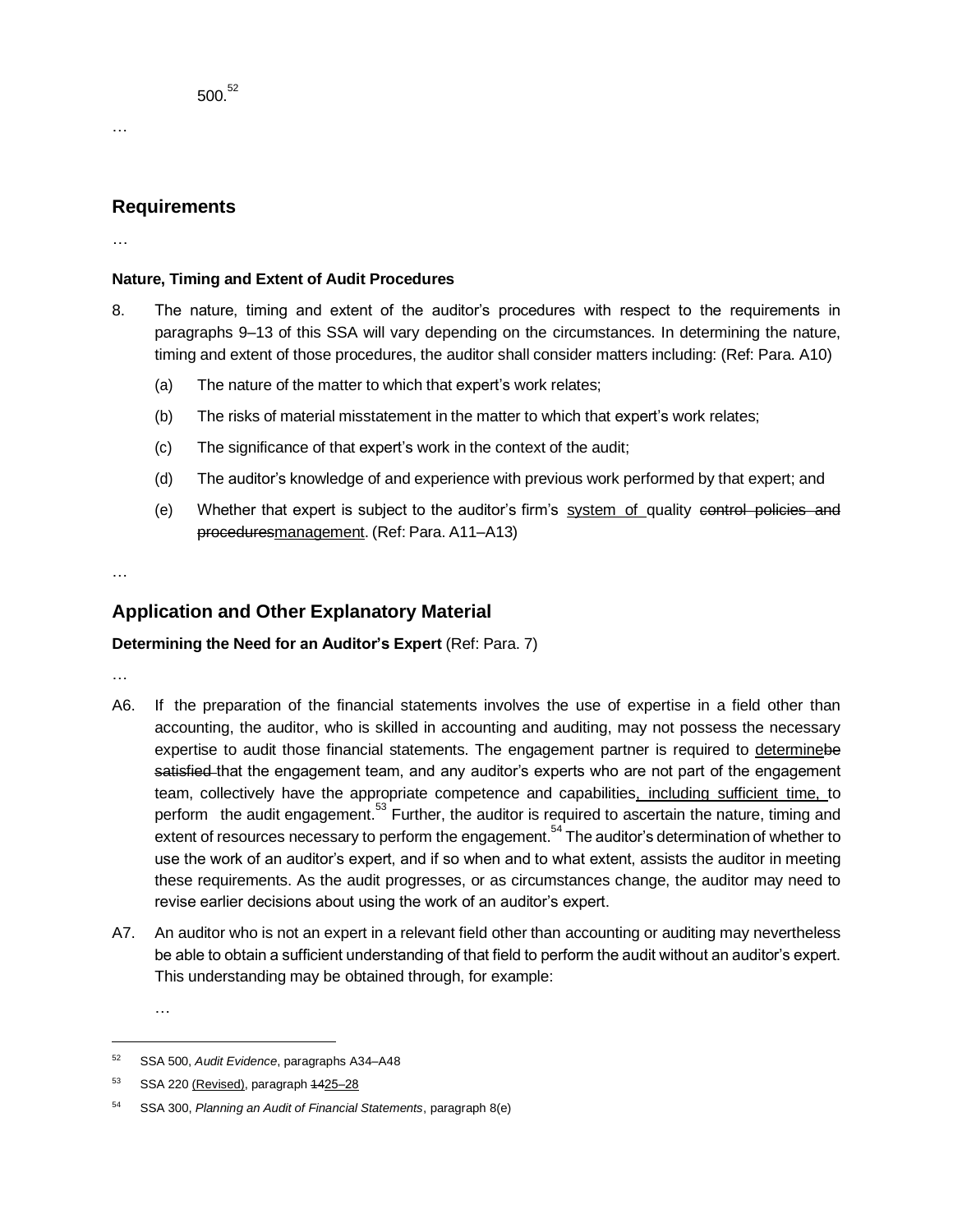• Education or professional development in the particular field. This may include formal courses, or discussion with individuals possessing expertise in the relevant field for the purpose of enhancing the auditor's own capacity to deal with matters in that field. Such discussion differs from consultation with an auditor's expert regarding a specific set of circumstances encountered on the engagement where that expert is given all the relevant facts that will enable the expert to provide informed advice about the particular matter.<sup>55</sup>

#### …

#### **Nature, Timing and Extent of Audit Procedures** (Ref: Para. 8)

- A10. The nature, timing and extent of audit procedures with respect to the requirements in paragraphs 9– 13 of this SSA will vary depending on the circumstances. For example, the following factors may suggest the need for different or more extensive procedures than would otherwise be the case:
	- The work of the auditor's expert relates to a significant matter that involves subjective and complex judgments.
	- The auditor has not previously used the work of the auditor's expert, and has no prior knowledge of that expert's competence, capabilities and objectivity.
	- The auditor's expert is performing procedures that are integral to the audit, rather than being consulted to provide advice on an individual matter.
	- The expert is an auditor's external expert and is not, therefore, subject to the firm's system of quality control policies and proceduresmanagement.

#### *The Auditor's Firm's System of Quality Control Policies and ProceduresManagement* (Ref: Para. 8(e))

- A11. An auditor's internal expert may be a partner or staff (i.e., personnel), including temporary staff, of the auditor's firm, and therefore subject to the system of quality control policies and proceduresmanagement of that firm in accordance with SSQ<del>C</del>M 1<sup>56</sup> or national requirements that are at least as demanding.<sup>57</sup> Alternatively, anAn auditor's internal expert may also be a partner or staff, including temporary staff, of a network firm, and is subject to the firm's policies or procedures for network requirements and network services in accordance with SSQM 1. In some instances, the auditor's internal expert of a network firm may be subject to which may share common quality controlmanagement policies andor procedures as the auditor's firm, given that they are part of the same network.
- A12. SSQM 1 requires the firm to address the use of resources from a service provider, which includes the use of an external expert. <sup>58</sup> An auditor's external expert is not a member of the engagement team and is may not be subject to quality control policies and procedures in accordance with SSQC 1.<sup>59</sup> In some jurisdictions, however, the firm's policies or procedures under its system of quality management.<sup>60</sup> Furthermore, the firm's policies or procedures for relevant ethical requirements may

 $60$  SSQM 1, paragraph 16(f)

<sup>55</sup> SSA 220, paragraph A21 A99–A102

<sup>56</sup> SSQCM 1, *Quality ControlManagement for Firms that Perform Audits andor Reviews of Financial Statements, andor Other Assurance andor Related Services Engagements*, paragraph 12(f)16(w)

<sup>57</sup> SSA 220 (Revised), paragraph 23

<sup>58</sup> SSQM 1, paragraph 32

 $59$  SSQC 1, paragraph 12(f)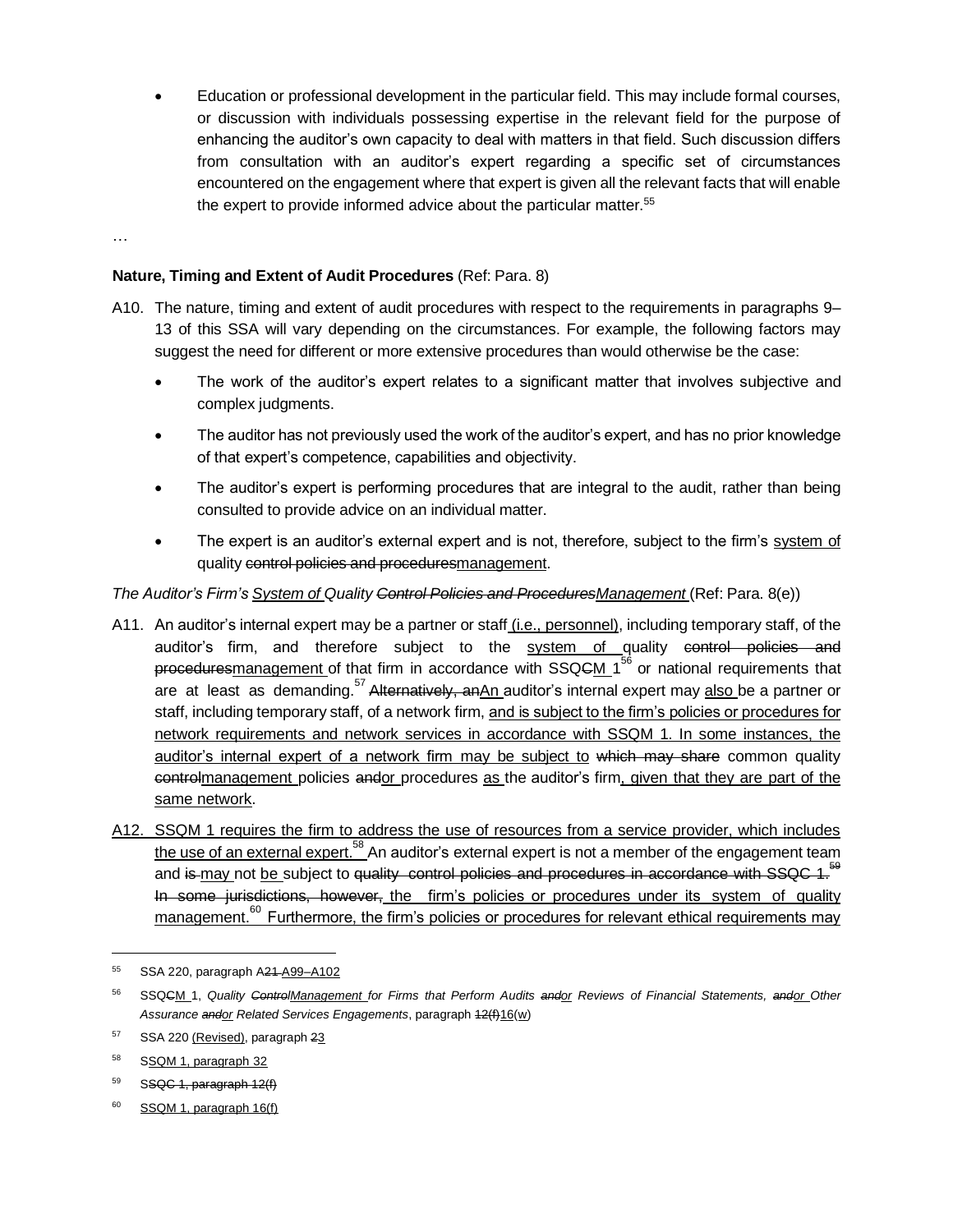include policies or procedures that apply to the auditor's external expert.<sup>61</sup> In some cases, Rrelevant ethical requirements or law or regulation may require that an auditor's external expert be:

- Treated as a member of the engagement team (i.e., the external expert may therefore-be subject to relevant ethical requirements, including those pertaining related to independence); or
- Subject to other professional requirements, as determined by that law or requlation.
- A13. Engagement teams are entitled to rely on the firm's system of quality control, unless information provided by the firm or other parties suggests otherwise. $62$  The extent of that reliance will vary with the circumstances, and may affect the nature, timing and extent of the auditor's procedures with respect to such matters asAs described in SSA 220 (Revised), quality management at the engagement level is supported by the firm's system of quality management and informed by the specific nature and circumstances of the audit engagement. $63$  For example, the auditor may be able to depend on the firm's related policies or procedures in respect of:
	- Competence and capabilities, through recruitment and training programs.
	- Objectivity. Auditor's internal experts are subject to relevant ethical requirements, including those pertainingrelating to independence.
	- The auditor's evaluation of the adequacy of the auditor's expert's work. For example, the firm's training programs may provide auditor's internal experts with an appropriate understanding of the interrelationship of their expertise with the audit process. Reliance on such training and other firm processes, such as protocols for scoping the work of auditor's internal experts, may affect the nature, timing and extent of the auditor's procedures to evaluate the adequacy of the auditor's expert's work.
	- Adherence to regulatory and legal requirements, through monitoring processes.
	- Agreement with the auditor's expert.

Such reliance Matters that the auditor may take into account when determining whether to depend on the firm's policies or procedures are described in SSA 220 (Revised).<sup>64</sup> Depending on the firm's policies or procedures does not reduce the auditor's responsibility to meet the requirements of this SSA.

#### **The Competence, Capabilities and Objectivity of the Auditor's Expert (**Ref: Para. 9)

- A15. Information regarding the competence, capabilities and objectivity of an auditor's expert may come from a variety of sources, such as:
	- Personal experience with previous work of that expert.
	- Discussions with that expert.
	- Discussions with other auditors or others who are familiar with that expert's work.

<sup>61</sup> SSQM 1, paragraph 29(b)

 $62$  SSA 220, paragraph 4

<sup>63</sup> SSA 220 (Revised), paragraph A4

 $64$  SSA 220 (Revised), paragraphs 4(b) and A10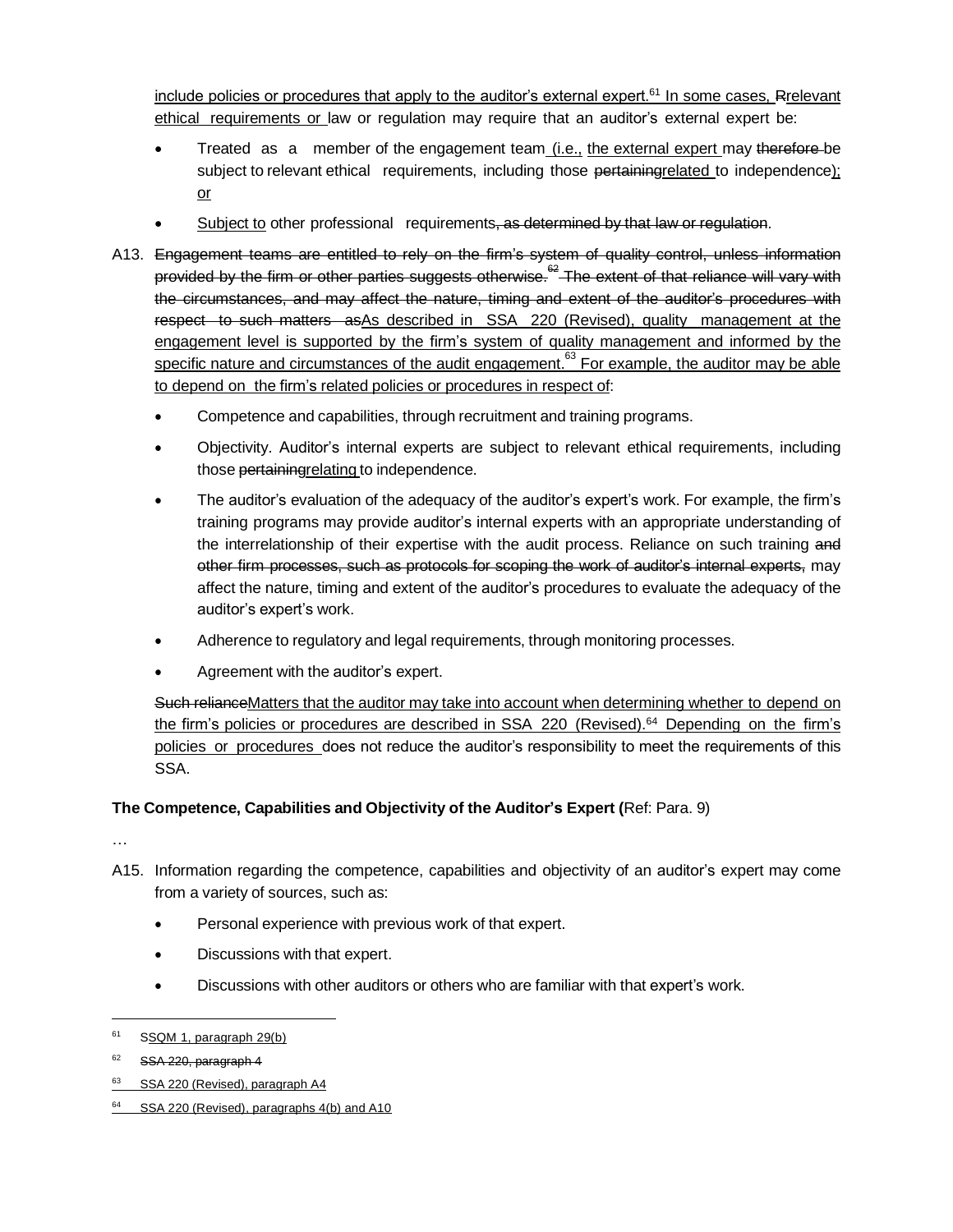- Knowledge of that expert's qualifications, membership of a professional body or industry association, license to practice, or other forms of external recognition.
- Published papers or books written by that expert.
- The auditor's firm's system of quality control policies and proceduresmanagement (see paragraphs A11–A13).

**Agreement with the Auditor's Expert** (Ref: Para. 11)

…

…

- A26. When there is no written agreement between the auditor and the auditor's expert, evidence of the agreement may be included in, for example:
	- Planning memoranda, or related working papers such as the audit program.
	- The policies andor procedures of the auditor's firm's system of quality management. In the case of an auditor's internal expert, the established policies and procedures to which that expert is subject firm's system of quality management may include particular policies andor procedures in relationrelating to thatthe expert's work. The extent of documentation in the auditor's working papers depends on the nature of such policies andor procedures. For example, no documentation may be required in the auditor's working papers if the auditor's firm has detailed protocols covering the circumstances in which the work of such an expert is used.

## **SSA 700 (Revised),** *Forming an Opinion and Reporting on Financial Statements*

…

## **Application and Other Explanatory Material**

…

**Auditor's Report** (Ref: Para. 20)

…

*Auditor's Report for Audits Conducted in Accordance with Singapore Standards on Auditing*

…

Relevant Ethical Requirements

A36. Law or regulation, national auditing standards or the terms of an audit engagement may require the auditor to provide in the auditor's report more specific information about the sources of the relevant ethical requirements, including those pertaining related to independence, that applied to the audit of the financial statements.

Name of the Engagement Partner (Ref: Para. 46)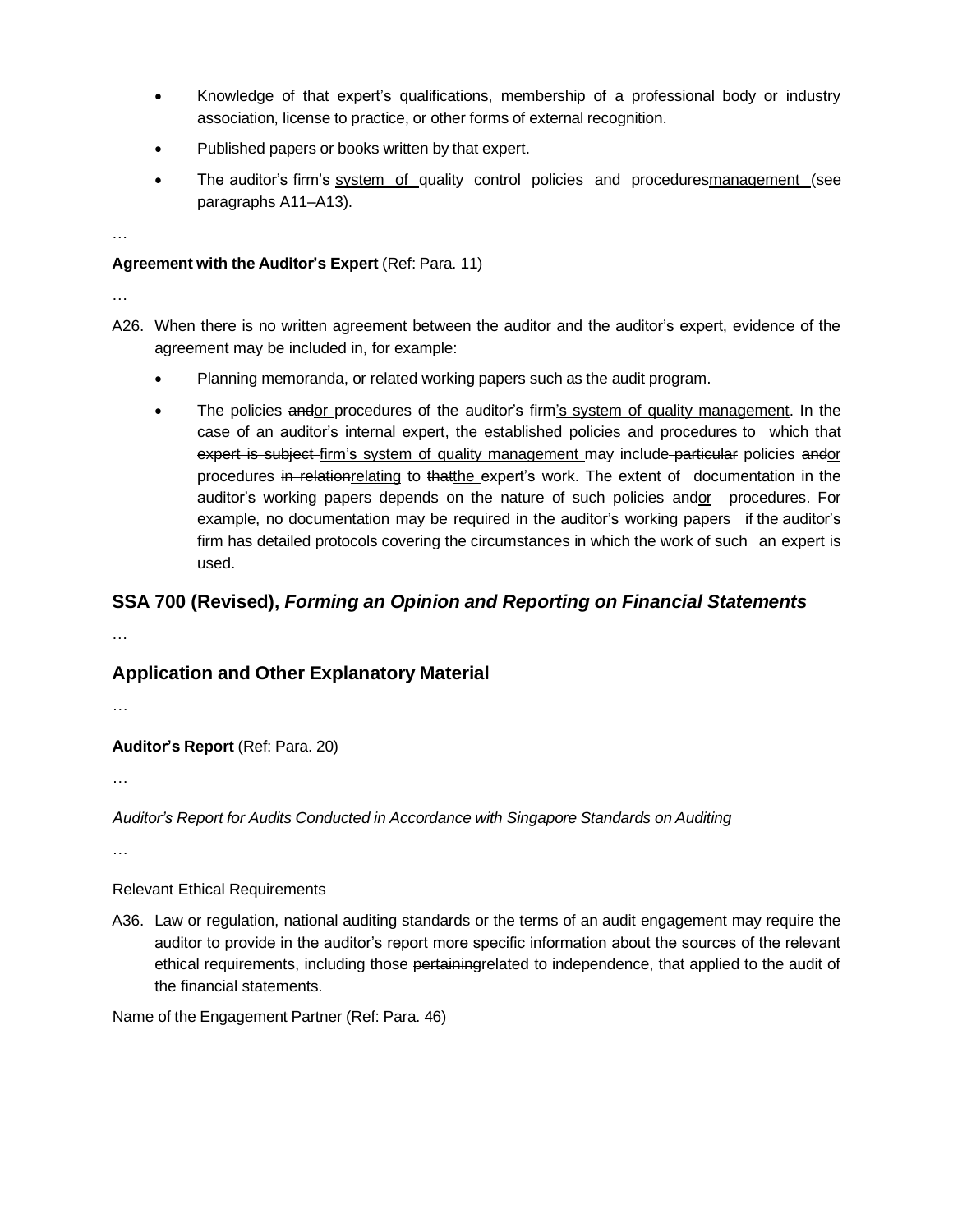- A61. S<del>SQC 1<sup>65</sup> requires that</del> <u>The objective of t</u>he firm <del>establish policies</del>in SSQM 1<sup>66</sup> is to design, implement and procedures to provide operate a system of quality management that provides the firm with reasonable assurance that engagements are performed:
	- The firm and its personnel fulfill their responsibilities in accordance with professional standards and applicable legal and regulatory requirements, and conduct engagements in accordance with such standards and requirements; and
	- Engagement reports issued by the firm or engagement partners are appropriate in the circumstances.

Notwithstanding thesethe objective of SSQCM 1 requirements, naming the engagement partner in the auditor's report is intended to provide further transparency to the users of the auditor's report on financial statements of a listed entity.

## **SSA 701,** *Communicating Key Audit Matters in the Independent Auditor's Report*

…

## **Application and Other Explanatory Material**

…

**Determining Key Audit Matters** (Ref: Para. 9–10)

…

#### *Matters that Required Significant Auditor Attention* (Ref: Para. 9)

- A15. Various SSAs require specific communications with those charged with governance and others that may relate to areas of significant auditor attention. For example:
	- SSA 260 (Revised) requires the auditor to communicate significant difficulties, if any, encountered during the audit with those charged with governance.<sup>67</sup> The SSAs acknowledge potential difficulties in relation to, for example:
		- $\circ$  Related party transactions,  $^{68}$  in particular limitations on the auditor's ability to obtain audit evidence that all other aspects of a related party transaction (other than price) are equivalent to those of a similar arm's length transaction.
		- o Limitations on the group audit, for example, where the group engagement team's access to information may have been restricted.<sup>69</sup>

<sup>&</sup>lt;sup>65</sup> SSQC 1, Quality Control for Firms that Perform Audits and Reviews of Financial Statements, and Other Assurance and Related *Services Engagements,* paragraph 32

<sup>66</sup> SSQM 1, *Quality Management for Firms that Perform Audits or Reviews of Financial Statements, or Other Assurance or Related Services Engagements,* paragraph 14

 $67$  SSA 260 (Revised), paragraphs 16(b) and A21

<sup>68</sup> SSA 550, *Related Parties*, paragraph A42

<sup>69</sup> SSA 600, *Special Considerations—Audits of Group Financial Statements (Including the Work of Component Auditors)*, paragraph 49(d)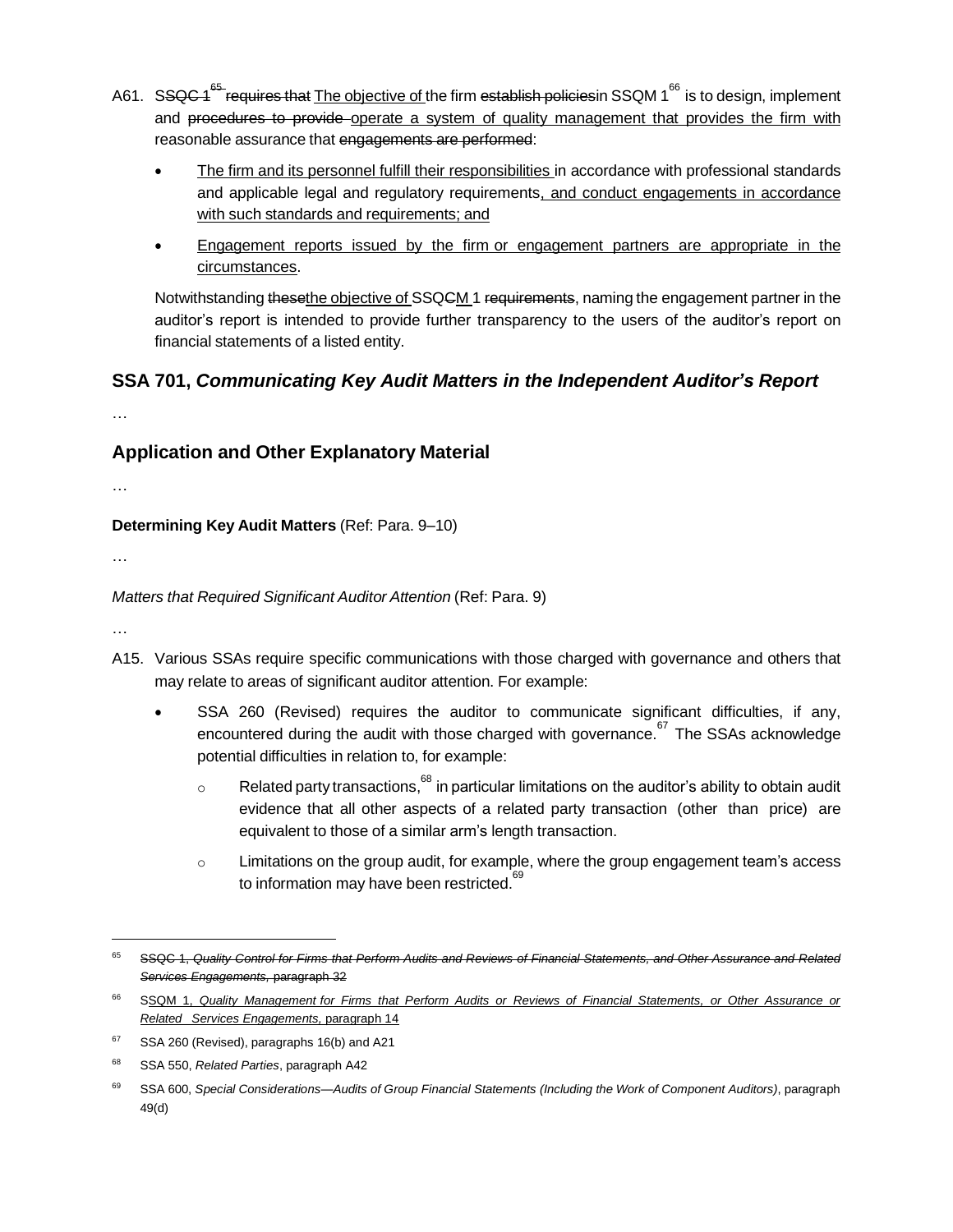SSA 220 (Revised) establishes requirements for the engagement partner in relation to undertaking appropriate consultation on difficult or contentious matters, matters on which the firm's policies or procedures require consultation,<sup>70</sup> and other matters that in the engagement partner's professional judgment, require consultation. For example, the auditor may have consulted with others within the firm or outside the firm on a significant technical matter, which may be an indicator that it is a key audit matter. The engagement partner is also required to discuss, among other things, significant matters and significant judgments arising during the audit engagement with the engagement quality control reviewer.<sup>71</sup>

…

#### **Communication with Those Charged with Governance**

…

A63. The requirement in paragraph 17(b) to communicate with those charged with governance when the auditor has determined there are no key audit matters to communicate in the auditor's report may provide an opportunity for the auditor to have further discussion with others who are familiar with the audit and the significant matters that may have arisen (including the engagement quality control reviewer, where one has been appointed). These discussions may cause the auditor to re-evaluate the auditor's determination that there are no key audit matters.

## **SSA 720 (Revised), The Auditor's Responsibilities Relating to Other Information**

…

## **Application and Other Explanatory Material**

…

#### **Reading and Considering the Other Information** (Ref: Para. 14–15)

- A24. In accordance with SSA 220 (Revised),<sup>72</sup> the engagement partner is required to take responsibility for the direction, supervision and performance of the audit engagement direction and supervision of the members of the engagement team and the review of their work,<sup>73</sup> and determine that the nature, timing and extent of direction, supervision and review is planned and performed in compliance accordance with the firm's policies or procedures, professional standards and applicable legal and regulatory requirements. $\frac{4}{3}$  In the context of this SSA, factors that may be taken into account when determining the appropriate engagement team members to address the requirements of paragraphs 14–15, include:
	- The relative experience of engagement team members.
	- Whether the engagement team members to be assigned the tasks have the relevant knowledge obtained in the audit to identify inconsistencies between the other information and

<sup>70</sup> SSA 220 (Revised), *Quality ControlManagement for an Audit of Financial Statements*, paragraph 1835

<sup>&</sup>lt;sup>71</sup> SSA 220 (Revised), paragraph 4936

<sup>72</sup> SSA 220, *Quality Control for an Audit of Financial Statements*, paragraph 15(a)

<sup>73</sup> SSA 220 (Revised), *Quality Management for an Audit of Financial Statements*, paragraphs 29–30

<sup>74</sup> SSA 220 (Revised), *Quality Control for an Audit of Financial Statements*, paragraph 1530(a)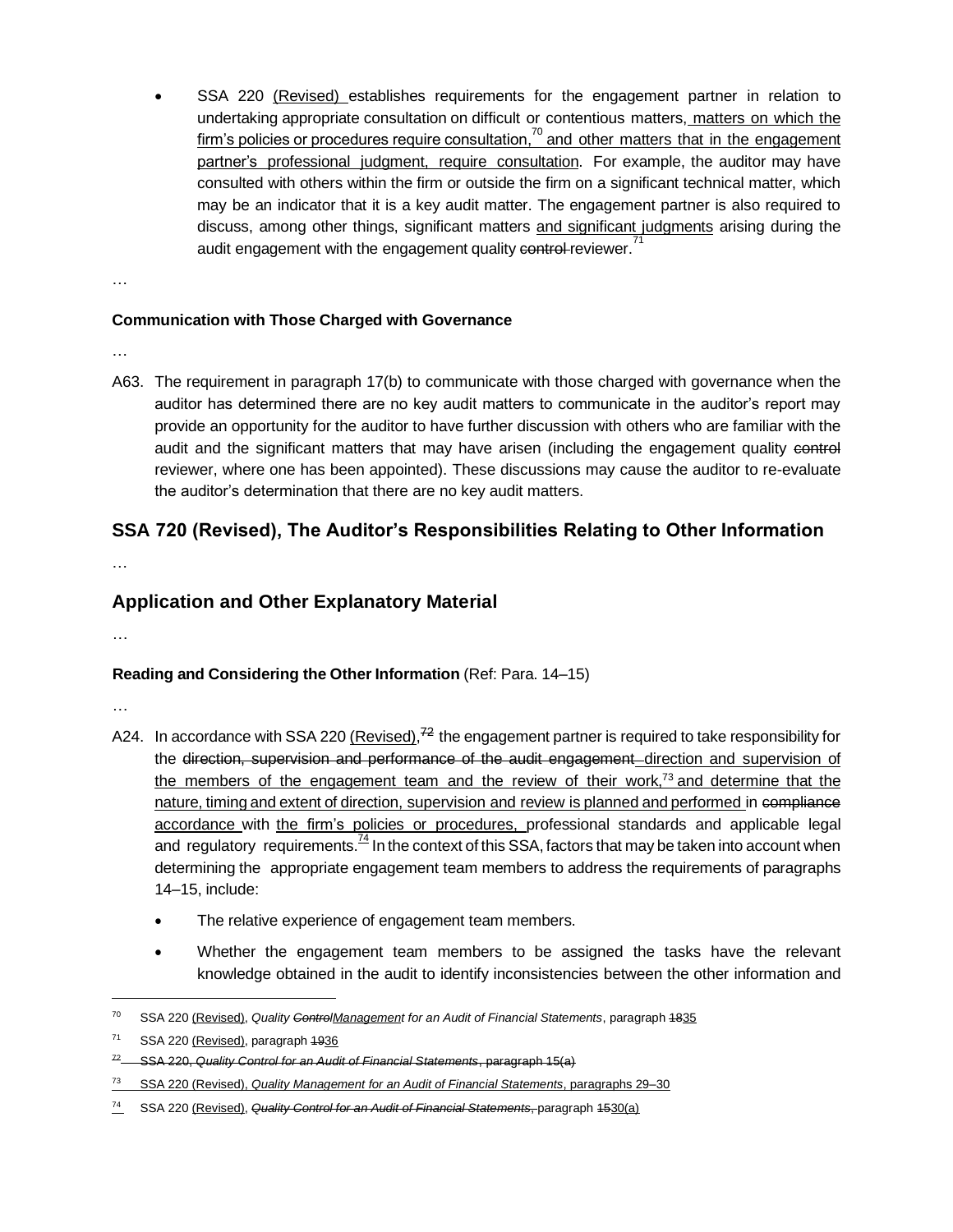that knowledge.

- The degree of judgment involved in addressing the requirements of paragraph 14–15. For example, performing procedures to evaluate the consistency of amounts in the other information that are intended to be the same as amounts in the financial statements may be carried out by less experienced engagement team members.
- Whether, in the case of a group audit, it is necessary to make inquiries of a component auditor in addressing the other information related to that component.

## **SSA 805 (Revised),** *Special Considerations—Audits of Single Financial Statements and Specific Elements, Accounts or Items of a Financial Statement*

…

## **Application and Other Explanatory Material**

…

#### **Considerations When Accepting the Engagement**

*Application of SSAs* (Ref: Para. 7)

A5. SSA 200 requires the auditor to comply with (a) relevant ethical requirements, including those pertainingrelated to independence, relating to financial statement audit engagements, and (b) all SSAs relevant to the audit. It also requires the auditor to comply with each requirement of an SSA unless, in the circumstances of the audit, the entire SSA is not relevant or the requirement is not relevant because it is conditional and the condition does not exist. In exceptional circumstances, the auditor may judge it necessary to depart from a relevant requirement in an SSA by performing alternative audit procedures to achieve the aim of that requirement.

## **SAPN 1000,** *Special Considerations in Auditing Financial Instruments*

#### **Contents**

Singapore Auditing Practice Note (SAPN) 1000, *Special Considerations in Auditing Financial Instruments*, should be read in conjunction with the *Preface to the Singapore Quality ControlManagement, Auditing, Review, Other Assurance, and Related Services Pronouncements*. SAPNs do not impose additional requirements on auditors beyond those included in the Singapore Standards on Auditing (SSAs), nor do they change the auditor's responsibility to comply with all SSAs relevant to the audit. SAPNs provide practical assistance to auditors. They are intended to be disseminated by those responsible for national standards, or used in developing corresponding national material. They also provide material that firms can use in developing their training programs and internal guidance.

…

#### **Section II―Audit Considerations Relating to Financial Instruments**

Planning Considerations $\frac{75}{5}$ 

<sup>75</sup> SSA 300, *Planning an Audit of Financial Statements*, deals with the auditor's responsibility to plan an audit of financial statements